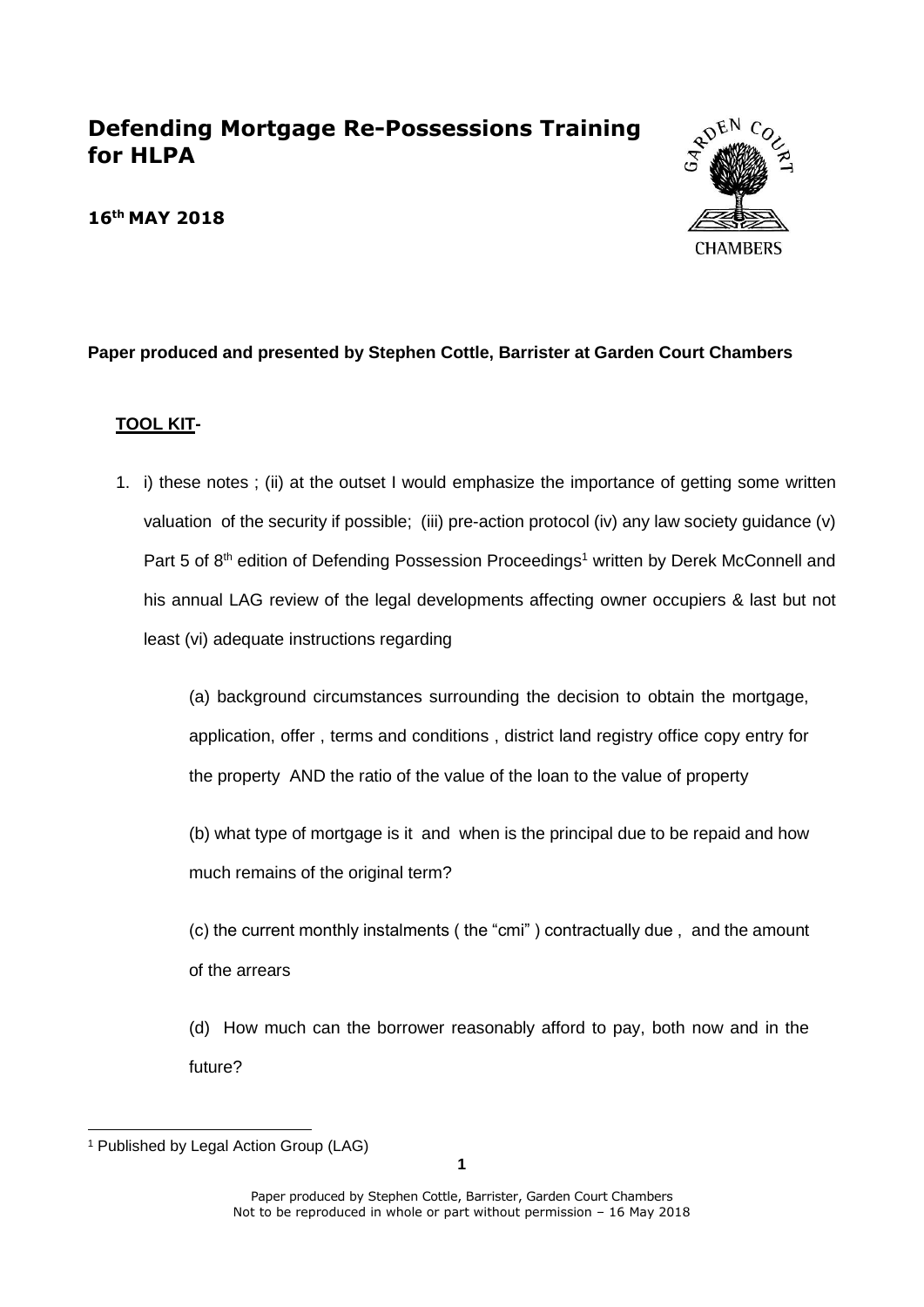(e) What was the reason for the arrears which have accumulated?

(f) If the borrower has a temporary difficulty in meeting his obligations, how long is the difficulty likely to last?

#### **Essential background –**

- 2. Points to be aware of
- (i) A mortgage is a disposition of property as security for a debt, previously done by demise, nowadays most often by mortgage deed effecting a charge against a registered interest for securing money, the security being redeemable on repayment or discharge of the debt. For the purposes of the Law of Property Act 1925, 'mortgage' includes any charge or lien on any property for securing money or money's worth: s 205(1)(xvi). According to the FCA a regulated mortgage contract is a contract which, at the time it is entered into, satisfies the following conditions:(1) the contract is one where a lender provides credit to an individual or trustees (the 'borrower');(2) the contract provides for the obligation of the borrower to repay to be secured by a mortgage on land in the EEA; and (3) at least 40% of that land is used, or is intended to be used, as or in connection with a dwelling.
- (ii) Everyone who relies on a building society or bank loan to enable completion on a house or a flat purchase acquires not the premises, but a right to get the property back from the lender, subject to the terms of the mortgage, after repayment of all sums owing, free from the mortgage. In equity, the borrower is regarded as the owner but in law the lender may go into possession "before the ink is dry on the mortgage" **unless** , and this is the essential point to grasp, **there is something in the mortgage agreement or in statute** whereby the lender is, upon certain conditions being met, denied that right.
- **2** (iii) A lender will take subject to interests that are protected at time of registration , which include-by virtue of paragraph 2 of Schedule 3 of the Land Registration Act 2002 -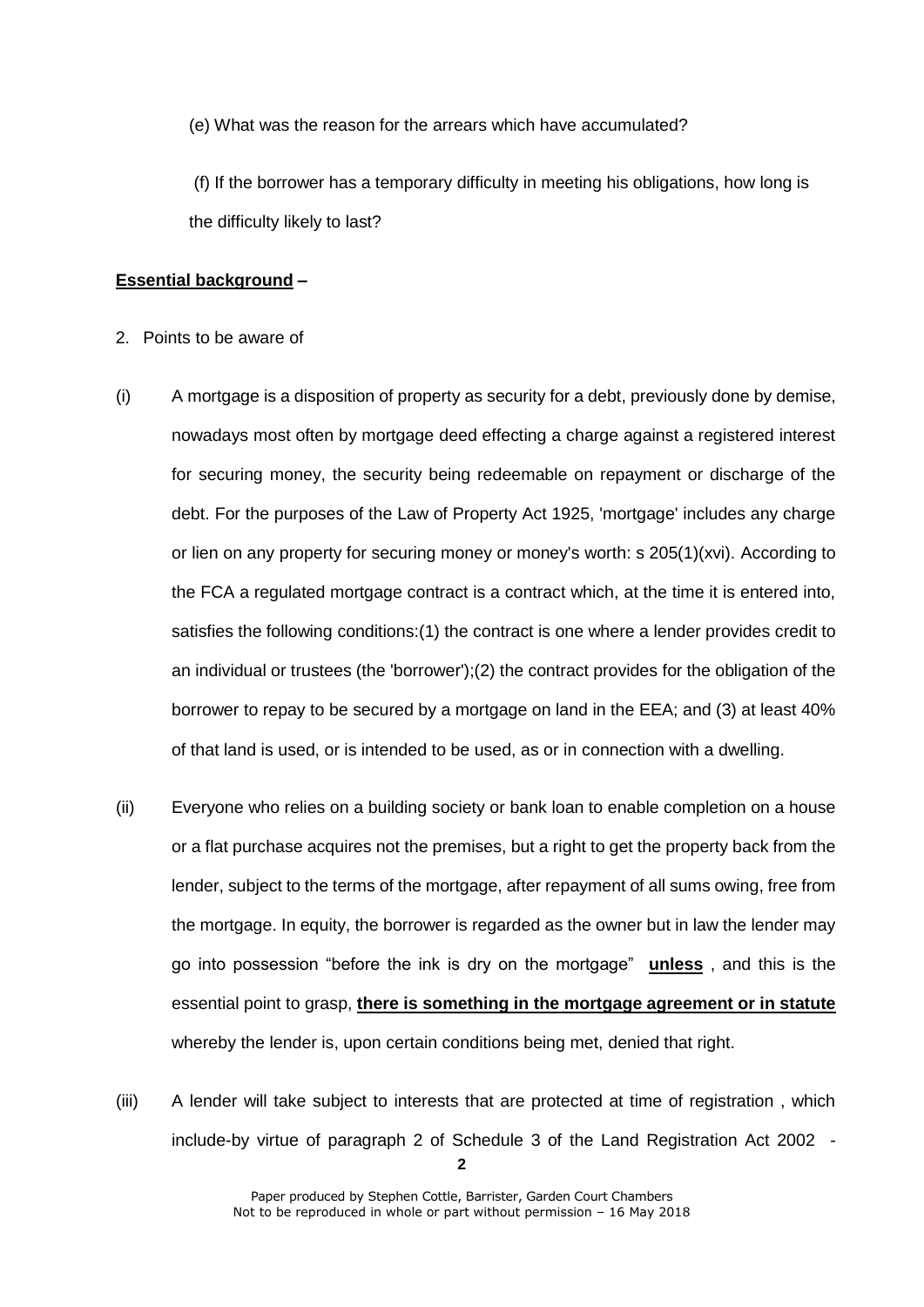persons who were in actual occupation at the date of completion of the purchase (overriding interests and prior tenancies) William Glyn's Bank v Boland [1981] AC 487 & Barclays Bank plc v Zaroovabli [1997] 2 WLR 729. The Law Commission report that lay behind the LRA 2002 stated "on registration a registered chargee will only take subject to a prior charge if it is either a registered charge or the subject of a notice on the register. If, for example, (1) A contracts to lend money to B on the security of a charge over B's registered land and protects that estate contract by the entry of a notice on the register. (2) B then charges the land to C, who registers his charge. (3) pursuant to the earlier contract, B executes the charge in favour of A, which is completed by registration, A's registered charge takes priority over C's even though C's was registered before A's. A's charge gives effect to a contract that was binding on C."

(iv) A mortgage, like other transactions, is vulnerable to fraud or may be set aside on account of undue influence, misrepresentation or because in all the circumstances a transfer was unconscionable. In Mortgage Express v Lambert [2017] Ch. 93 Lewison LJ said this :- It is, I think, clear enough that a right to set aside a transaction on the ground of misrepresentation or undue influence is classified in English law as "an equity" or a "mere equity": Bristol and West Building Society v Mothew [1998] Ch 1 , 22 (misrepresentation); Bainbrigge v Browne (1881) 18 Ch D 188 (undue influence) and Abigail v Lapin [1934] AC 491 , 505 (fraud). In Mid-Glamorgan County Council v Ogwr Borough Council (1993) 68 P & CR 1 , 9 Hoffmann LJ referred in general terms to a "right to have the deed set aside" as a "mere equity". There is no reason to suppose that the right to set aside an unconscionable bargain is any different". The leading cases on undue influence are Barclays Bank v O'Brien [1994] 1 AC 189 @195; and Royal Bank of Scotland v Etridge [2002] 2 AC 773. The main issues in such cases are whether or not there was (i) undue influence ( or misrepresentation); (ii) notice ; (iii) failure to take reasonable steps. The operative principles may be explained thus:-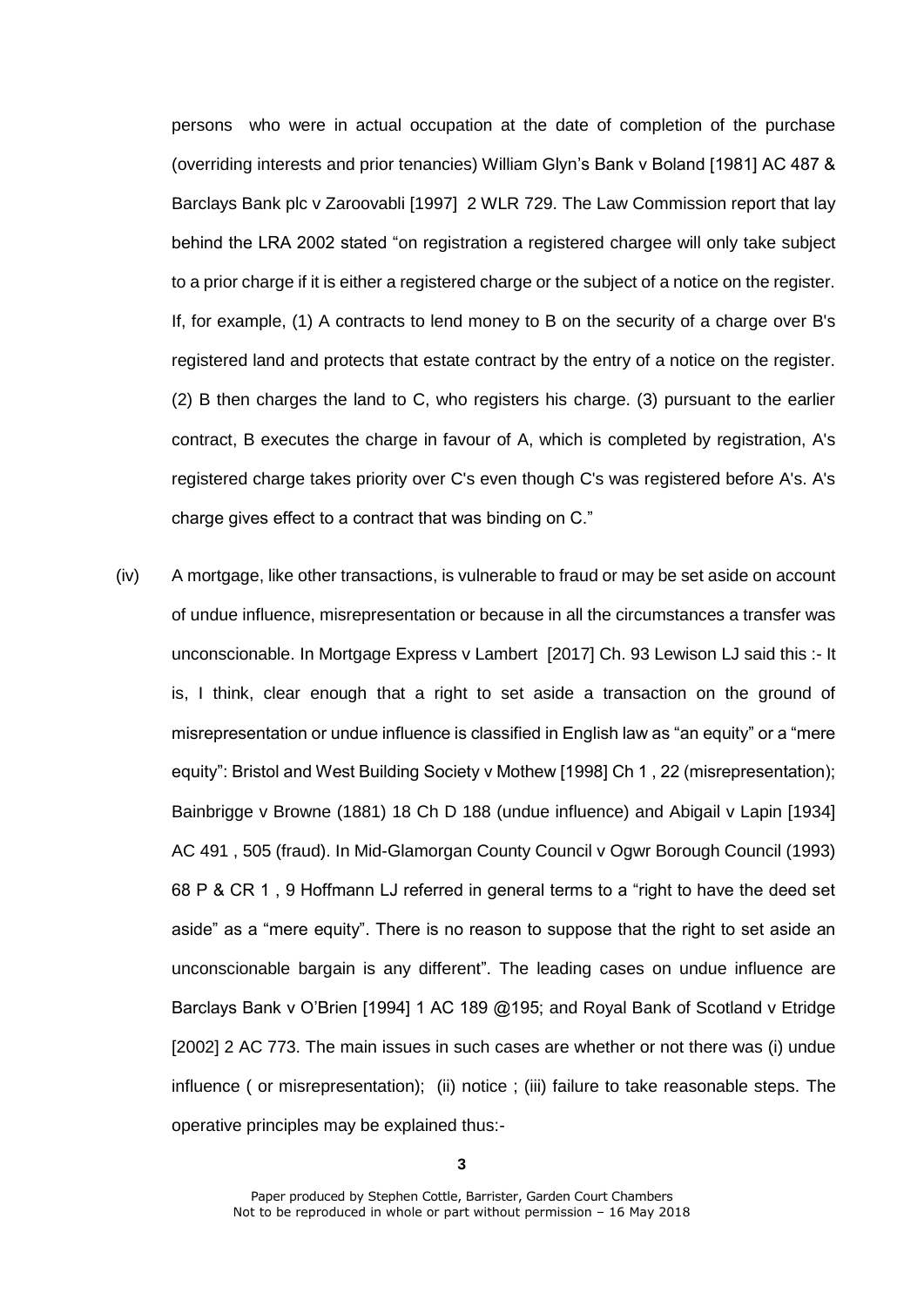- Save for certain categories of relationship where undue influence is presumed without more a presumption of undue influence arises where the person seeking to set the disposition aside (A) proves that he or she was subject to influence by the party seeking to uphold the disposition (B) or by those acting for B , and that the disposition itself is of a kind or is on terms that call for explanation by B (that is to say, it is not explained by the ordinary motives that would lead someone in those circumstances to enter into such a transaction).
- Where the presumption applies, the onus rests on B to show that there was in fact no undue influence on A that led to the disposition. A relationship of influence is often established by proving that A reposes trust and confidence in B , either generally or in relation to the subject-matter of the transaction, but a relationship of influence does not depend on proof that A reposed trust and confidence in B. It may arise where, e.g., there is a position of dependency and vulnerability of A as compared with domination or control of B: see Etridge , at [11], per Lord Nicholls of Birkenhead.
- A lender was placed on enquiry whenever one party to a cohabiting couple offered to stand surety for the debts of the other party, if the bank knew about the relationship.
- Where a wife became surety for the debts of a company in which she held shares with her husband, the bank was similarly placed on enquiry, even in circumstances where the wife was a director or company secretary;
- A bank is required to insist that a wife attend a private meeting in order that it might explain the nature of the risk and urge her to seek independent advice.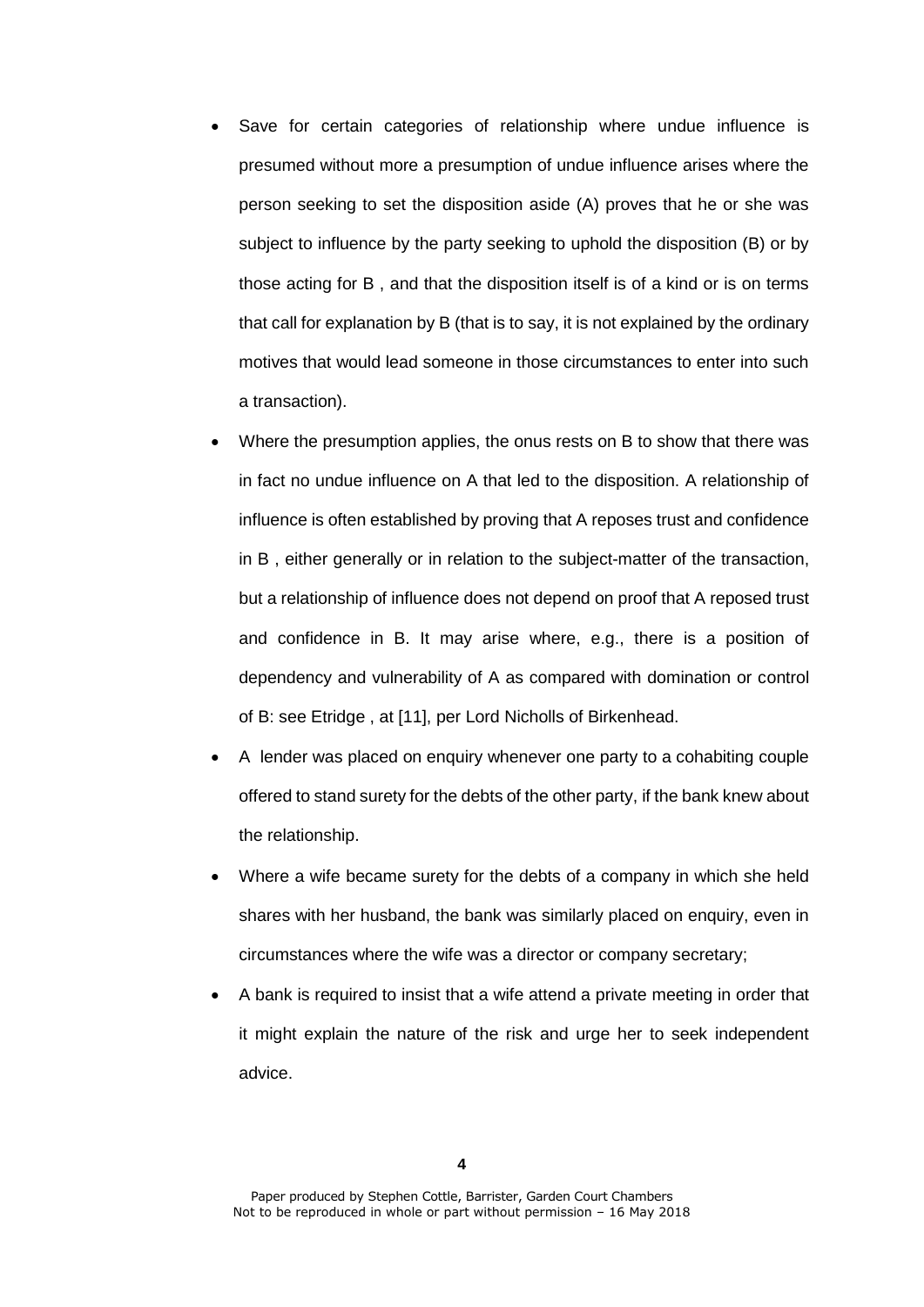- In order to ensure that a wife had been provided with independent advice, and in order to take reasonable steps to satisfy itself that the practical consequences of the proposed transaction had been clearly explained, the Bank should communicate directly with the wife/ partner / gay partner regarding the nature of the advice that she/he was to receive and ensure that the confirmation required by the bank from the person's nominated solicitor was fully explained to her/him.
- (v) On occasions your client may have lived in a property for ages , and claim a beneficial interest even though not the registered proprietor. In respect of sole name cases your client would have to show that it was intended that she/he should have a beneficial interest, which depends on the Court being able to deduce objectively from conduct- not impute irrespective of intentions- supporting the agreement arrangement or understanding she/he relies on. It is a process of drawing inferences from conduct verbal or otherwise. The recent leading cases both concerned the respective percentages of beneficial interest in jointly owned properties hence in Thomson v Humphrey [2009] EWHC 3576 ( Ch) Warren J held:-

"25….The present case, unlike Stack v Dowden, is one where the property, .., is vested in one person, the defendant, and where another person, the claimant, claims an interest. Nonetheless, it is clear that the starting point is that the beneficial ownership in a case of sole ownership rests with the sole owner. A person in the situation of the claimant who seeks to establish an interest as against the holder of the legal title has a dual hurdle. She must show that it was intended that she should have some share, and must then establish the extent of that share. Much of what was said in the opinions of Stack v Dowden, as well as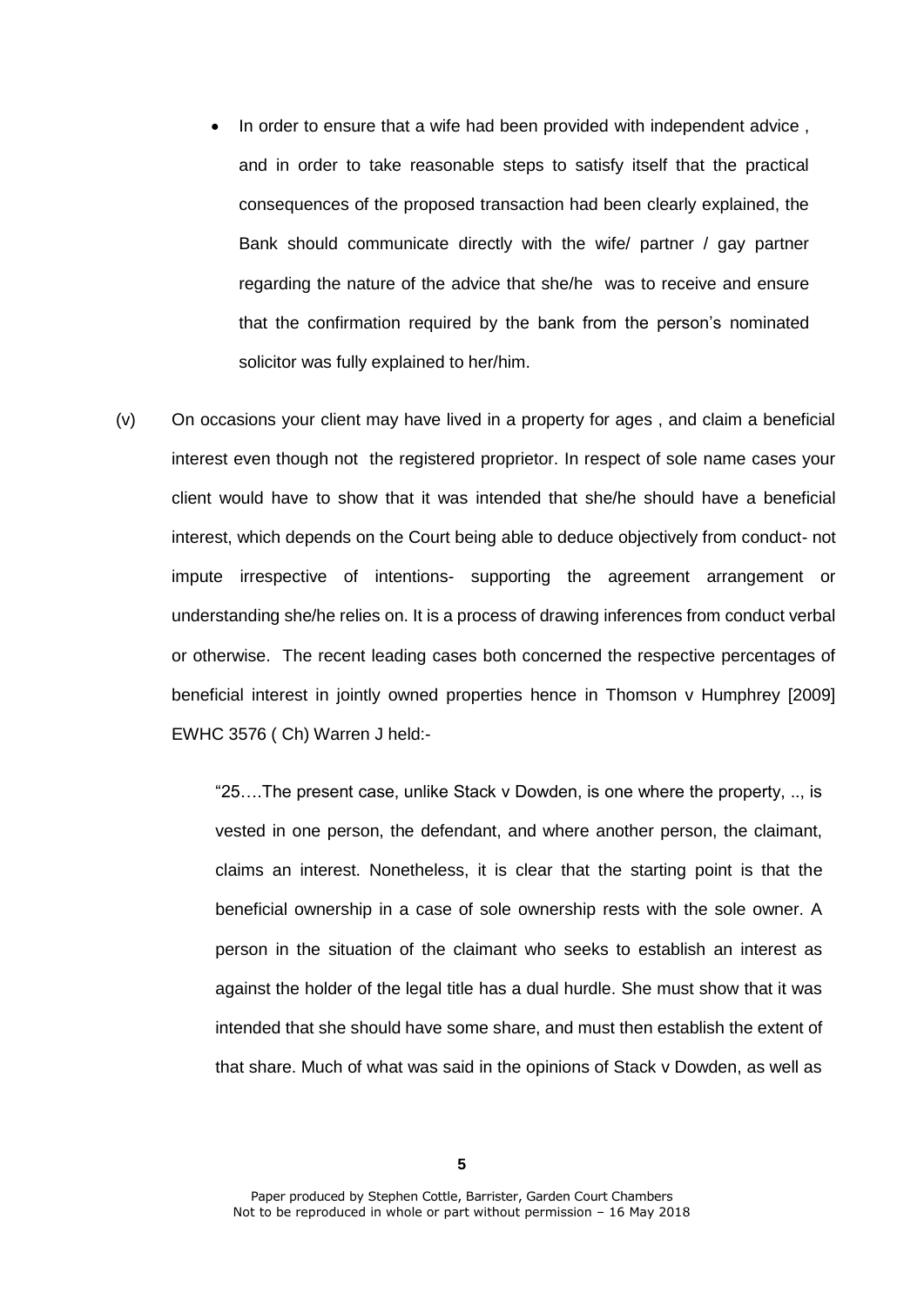by the Court of Appeal in Oxley v Hiscock [2005] Fam 211, is directed at the second question.

26 .In relation to the first question, it is necessary to go back to Lloyds Bank v Rosset [1991] 1 AC 107<sup>2</sup>".

- (vi) If some of the money lent pursuant to an unenforceable mortgage, is used to pay off a previous secured lender, then taking the benefit of that previous security is a process called subrogation. This is a restitutionary remedy to reverse unjust enrichmnent. The lender may rely on subrogation in an alternative case before the trial judge in respect of the same property, but the remedies can only attach to that remaining part of the beneficial interest held by the perpetrator of the fraud or undue influence.
- (vii) Where a successful Barclays Bank v O'Brien undue influence defence is upheld the lender may still apply under section 14 of the Trusts of Land and Appointment of Trustees Act 1996 for an order for sale. For an example see First National Bank v Achampong [2003] 2 P. & C.R. DG11. That was a case where Judge Coughlin in the Shoreditch County Court had dismissed the bank's claim for possession in respect of a charge where the signature of the wife appears to have been procured by undue influence. The question arose in the Court of Appeal as to whether an order for sale should be made in respect of the husband's share and the Court of Appeal made the order, observing in paragraph 65 in the judgment of Blackburne J that it was plain that an order for sale should be made. The most significant consideration to his mind was that the bank would be kept waiting indefinitely for any payment in respect of what was, for all practical purposes, its own share of the property. He did take into account the various interests of infant grandchildren in occupation but did not consider that the evidence went far enough to

-

<sup>2</sup> In Stack v Dowden @ 25, Lord Walker JSC observed that the House of Lords in Rosset, *"was unanimously, if unostentiously, agreeing that a "common intention" trust could be inferred even when there was no evidence of an actual agreement"*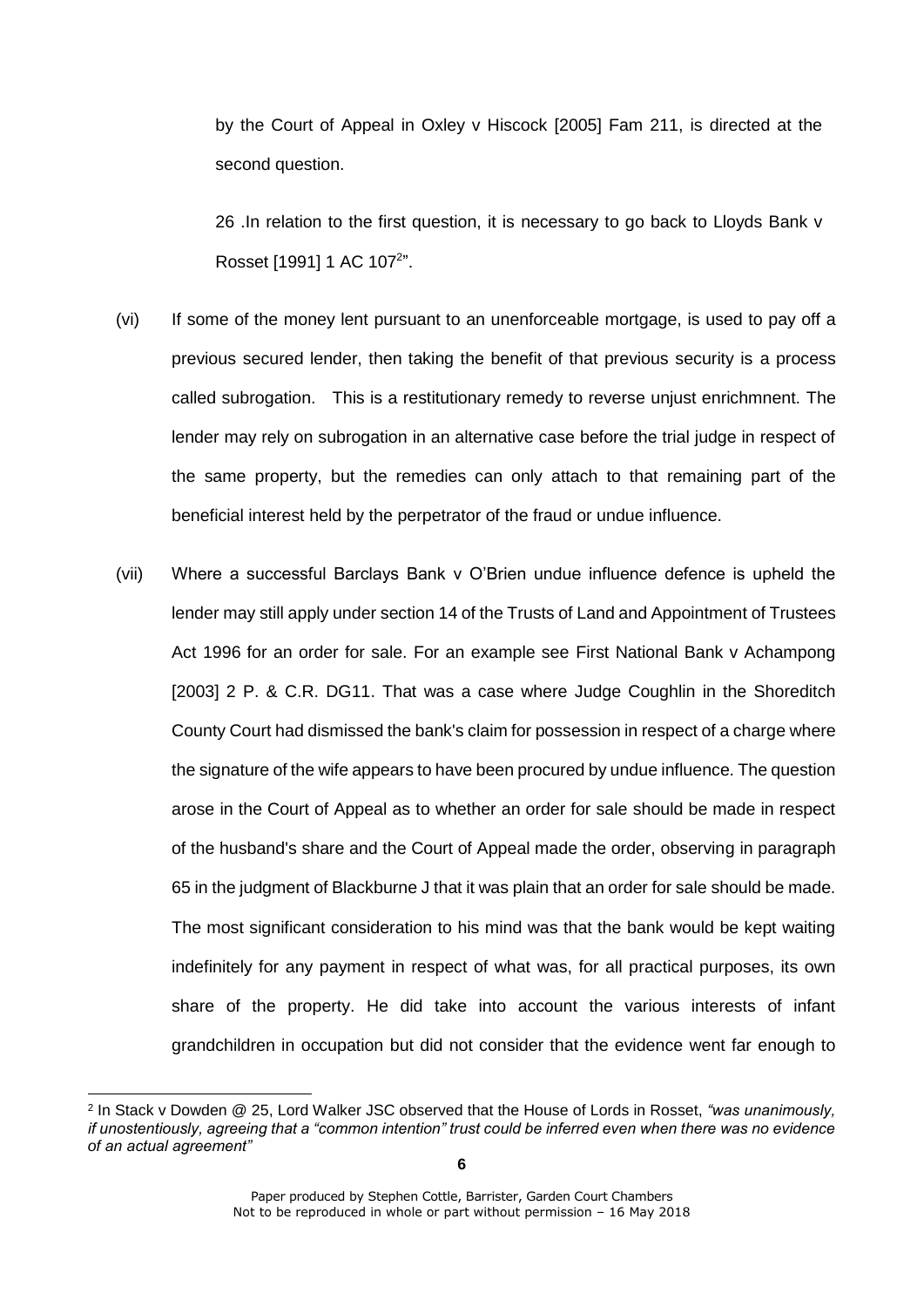deflect him from that conclusion, observing: "It is for the person who resists an order for sale in reliance on section  $15(1)(c)<sup>3</sup>$  to adduce the relevant evidence."

(viii) One might be forgiven for expecting the Court to find that a fraudulent transfer supporting a subsequent conviction under the Fraud Act 2006 would automatically lead to rectification ( being restored as proprietor and having a  $3<sup>rd</sup>$  party's charge removed), and indemnity. Not so. That is because of the curious meaning given to mistake for the purposes of the provisions; which distinguish a void from a voidable transaction. According to Schedule 4 of the LRA 2002 :- (1) The court may make an order for alteration of the register for the purpose of  $-$  (a) correcting a mistake, (b) bringing the register up to date, or (c) giving effect to any estate, right or interest excepted from the effect of registration. Under Schedule 8 the right to an indemnity is limited to where there has been a mistake. A classic example illustrating the point is the case of In Argyle Building Society v Hammond (1984) 49 P & CR 148. The registered freehold proprietor of a property in London, Mr Steed, lived abroad, and his mother held a power of attorney. His sister and her husband, Mr and Mrs Hammond, had the register altered to show themselves as the freehold proprietors. It was Mr Steed's primary case that they had forged the mother's signature on the transfer documents. A building society mortgage was charged on the property and duly entered on the charges register. Mr and Mrs Hammond subsequently defaulted on the payment of the mortgage, and the building society sought possession. At trial Mr Steed abandoned the allegation that his mother's signature on the transfer had been forged by Mr and Mrs Hammond but argued instead that she had been tricked into signing it. Knox J found that that was the case, but he rejected a case of non est factum, with the result that he found the transfer to be voidable but not void. On that basis he ordered the rectification of the proprietorship register to reinstate Mr Steed in place of Mr and Mrs Hammond; but he declined to order rectification of the charges register so as to

-

<sup>3</sup> Trust of Land and Appointment of Trustees Act 1996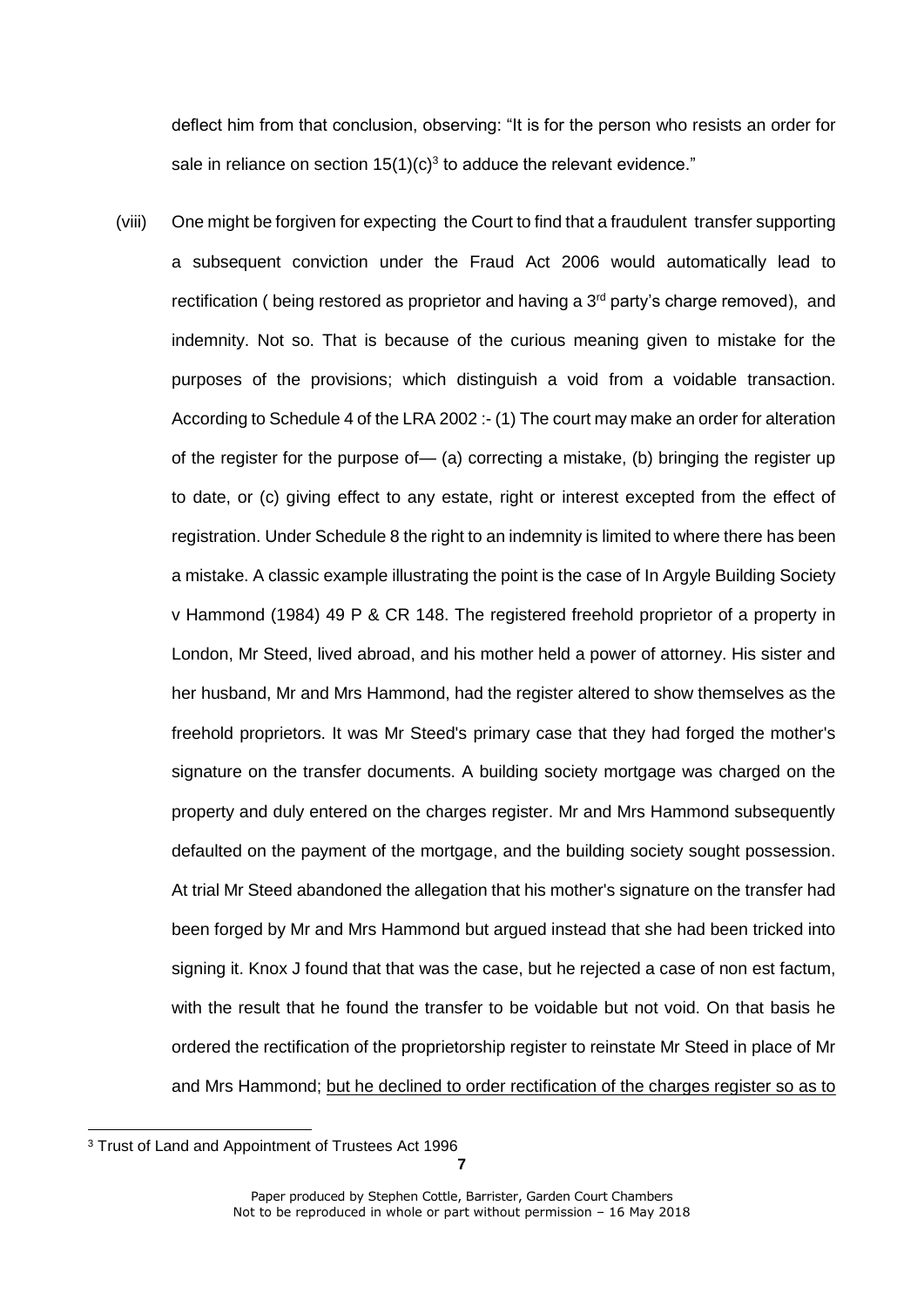remove the building society's charge. See also MacLeod and others v Gold Harp Properties Ltd and others [2015] 1 WLR 249; and the required reading on the subject which is the case of Swift 1st Limited v Land Registry [2015] Ch 602. In NRAMLtd v Evans [2017] EWCA Civ 1013 the point is made that an entry made in the register of an interest acquired under a void disposition should not have been made, and the registrar would not have made it had the true facts been known. By contrast, a change made to the register to reflect a transaction which were merely voidable was correct at the time it was made.

- (ix) The lender is entitled to costs according to the terms of the mortgage or charge, without any Court order to that effect. See TM's paper. Therefore if an interim application is decided in the borrower's favour an order should be sought debarring the Claimant from adding any costs to the security (occasioned by the Defendant's application). See also Co-operative Bank Plc v Phillips [2014] 5 Costs L.R. 830 where a mortgagee had discontinued possession proceedings and had got absolutely nothing from them, its costs, and the costs it had made itself liable to pay the mortgagor, had not been reasonably incurred. It was therefore not entitled, under its power to recover costs under the mortgage, to recover **either set of costs** from the mortgagor.
- (x) According to section 126 of the Consumer Credit Act 1974 as amended in 2014, a court order is required to enforce a land mortgage, which includes a regulated mortgage contract and both 1<sup>st</sup> and 2<sup>nd</sup> mortgages are now administered by the FCA as regulated mortgage contracts. This contradicts the position as explained in the 1988 decision of Ropaigealach v Barclays Bank Plc [2000] Q.B. 263, as adopted by the Supreme Court in the McDonald case. It would be open to a borrower to seek an injunction to restrain enforcement on the strength of section 126(1). It is also relevant that a borrower in occupation is protected by the Criminal Law Act 1977 s.6 .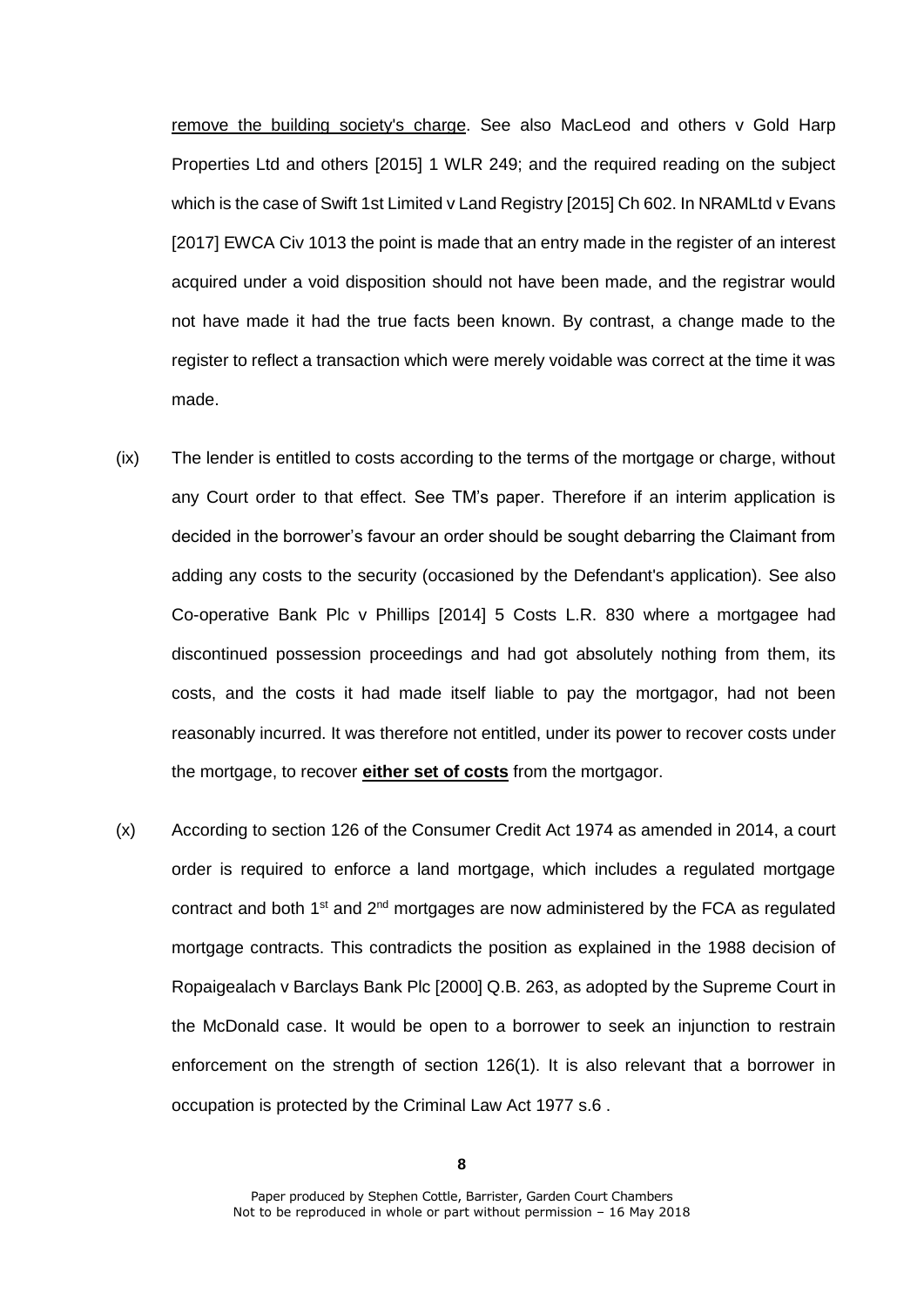- (xi) Article 8 applies to the Court's discretion under CPR 73.10 in relation to enforcement of a charging order, see the Eric Bowes case of Close Invoice Finance Ltd v Pile [2008] EWHC 1580 (Ch); [2009] 1 F.L.R. 873; [2008] B.P.I.R. 1465; [2009] Fam. Law 204, where an order was delayed to allow the daughter to complete A levels. Article 8 rights and therefore best interests of the child under Article 3 of the UNCRC may also be engaged in a case where the Court has a discretion under TOLATA<sup>4</sup>; but, see the McDonald case and Legal Action bulletin from April 2017 at page 30 , Article 8 is not applicable horizontally between private parties such as borrower and lender. "To hold otherwise would involve the Convention effectively being directly enforceable as between private citizens so as to alter their contractual rights and obligations, whereas the purpose of the Convention is, as we have mentioned, to protect citizens from having their rights infringed by the state." [2017] A.C. 273 @ 41.
- (xii) There has been provision in the benefits system to support owner occupier claimant's mortgage interest payments since 1948. It is called SMI. Payments since April 2018 of Support for Mortgage Interest will now attach as a charge repayable on eventual sale.

# **POWERS UNDER ADMINISTRATION OF JUSTICE ACTS 1970 AND 1973 TO ADJOURN, STAY, SUSPEND OR POSTPONE**:- see TM's paper .

3. Note that Section 39(1) of the 1970 Act says "mortgagor" and "mortgagee" includes any person deriving title under the original mortgagor or mortgagee". This arguably allows a personal representative, with probate, to apply under s36.

-

<sup>4</sup> In Mortgage Corporation v Shaire [2001] Ch 743. MC made an application under the Trusts of Land and Appointment of Trustees Act 1996 s.14 in an action for possession of S's home as a consequence of mortgage arrears. The court considered that the 1996 Act had altered its powers to order a sale in an action for possession by a chargee and that it now had a duty to consider the interests of any children in occupation before making such an order. Neuberger J, as he then was, suspended an order for sale for a period conditional on Mrs Shaire paying interest equivalent to the sum that the lender would have received had the lender been successful in obtaining an outright order for possession and sale.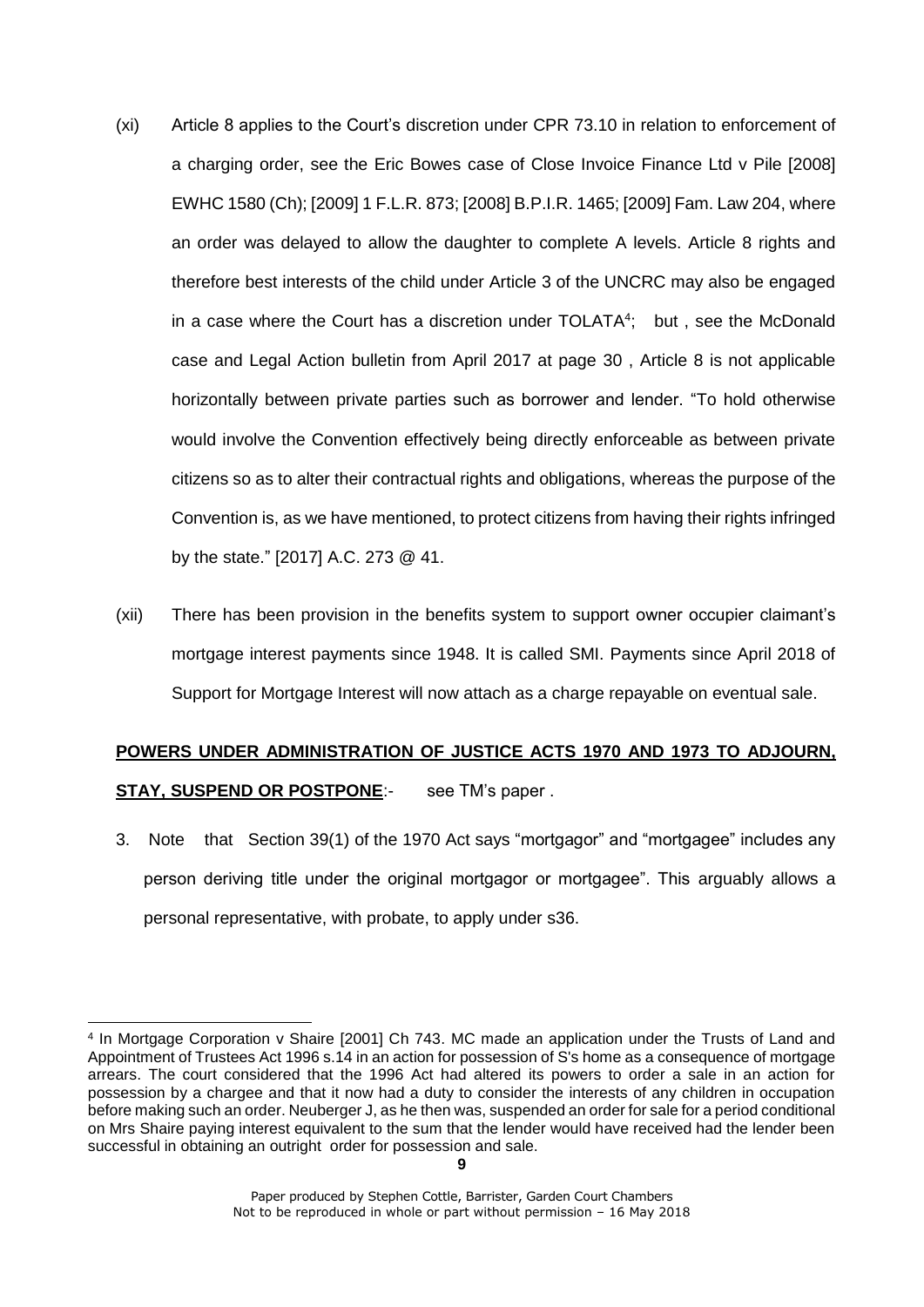4. Also note that potentially relevant where a client defaults on an SPO made under s36, is the case of Lee v Cardiff County Council [2017] 1 WLR 1751. In this case the Court of Appeal discussed operation of CPR 83.2(3)(e) which states that a warrant must not be issued without permission of the Court "if under the judgment or order, any person is entitled to a remedy subject to the fulfilment of any condition, and it is alleged that the condition has been fulfilled".

#### **THE EQUALITY ACT 2010**

- 5. One part of the House of Lords decision in Lewisham v Malcolm 2008 1 AC 1399 that survives and is now generally accepted, is the holding that a claim for possession to which there is otherwise no defence could be defeated where the claim is shown to be discriminatory so as to be rendered unlawful by the EqA, since the courts cannot be required to give legal effect to acts proscribed as unlawful. That is an important point.
- 6. The question of discrimination should be considered at each stage of proceedings see for example R (JL) v Secretary of State for Defence [2013] EWCA Civ 449. The Court of Appeal recently rejected a discrimination defence in South West Law's case of Southern Pacific Mortgages Ltd v Jacqueline Green [2018] EWCA Civ 854 , where disability had led to arrears. The Recorder found as a fact that the interest due on the principle sum, payable by the Defendant was lower than the rate met by the DWP. She was therefore entitled to a payment that would meet the interest payment due, and more. Had the mortgage been changed to an interest only mortgage, the Defendant would have been able to meet the interest payments and paid off the arrears over a relatively short period of time. The lender issued proceedings and refused the Defendant's requests to switch to an interest-only mortgage as its policy was not to provide such mortgages to existing repayment mortgagors. The main issue concerned the nature of the service that was being provided and whether that policy made it impossible or unreasonably difficult for disabled persons to make use of the mortgage service or put the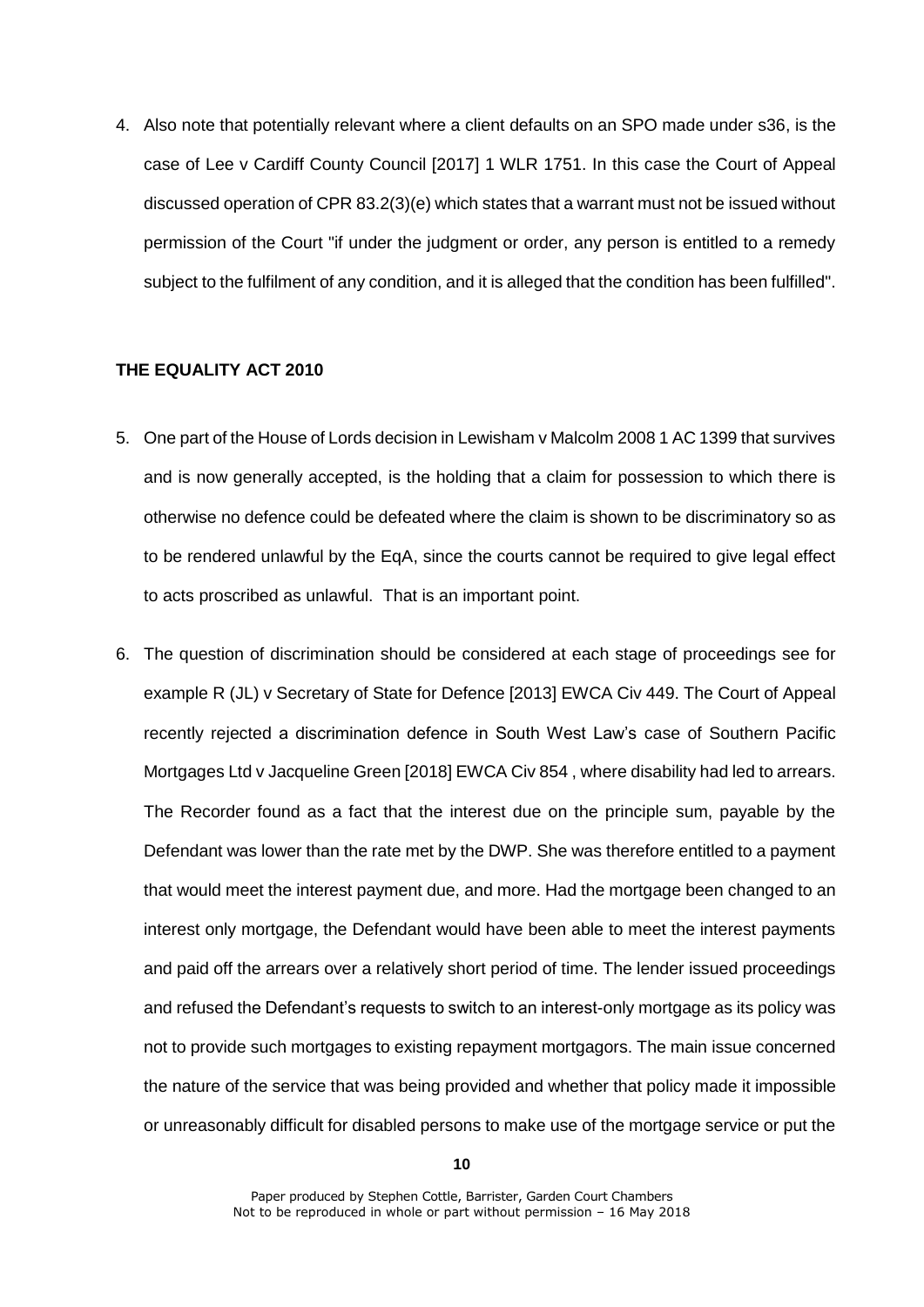Defendant at a substantial disadvantage. The Court decided that an adjustment from capital repayment to interest only would fundamentally alter the service and the lender had not discriminated unlawfully against the borrower on account of her disability or failed to make a reasonable adjustment for her under s.21(1) of the 1995 Act or s.20 of the 2010 Act. A stay was obtained pending the outcome of an application to the Supreme Court, which has been lodged.

#### **OVERDRAFTS**

- 7. Why do different considerations apply to all monies charges :-
- (i) Where a bank agrees an overdraft arrangement which does not require any earlier repayment until a demand is made and there is no mechanism for deferment or payment by instalments once the demand has been made the Court's powers under ss 36 & 8 don't apply. In Habib Bank v Tailor [1982] 1 WLR 1218 the Court held that there could be no section 8 of the Administration of Justice Act 1973 reinterpretation of what sums are due under agreements which did not provide for repayment by instalments.
- (ii) But just because it is an overdraft does not necessarily mean that s36 has no application. There may have been a subsequent agreement for repayment by instalments. In Rees Inv Ltd v Groves [2002] 1 P. & C.R. DG9 that was what happened. Neuberger J, as he then was, said this:-

"Where the mortgagor is entitled or permitted to pay the mortgage debt by instalments of deferred payments, this provision ( s 8 AJA 1973) allows the court to adjourn proceedings, stay or postpone execution of the other, or postpone the date for delivery of possession. Due to the lender's salvage proposals allowing repayment of the sums due, the debt appeared to fall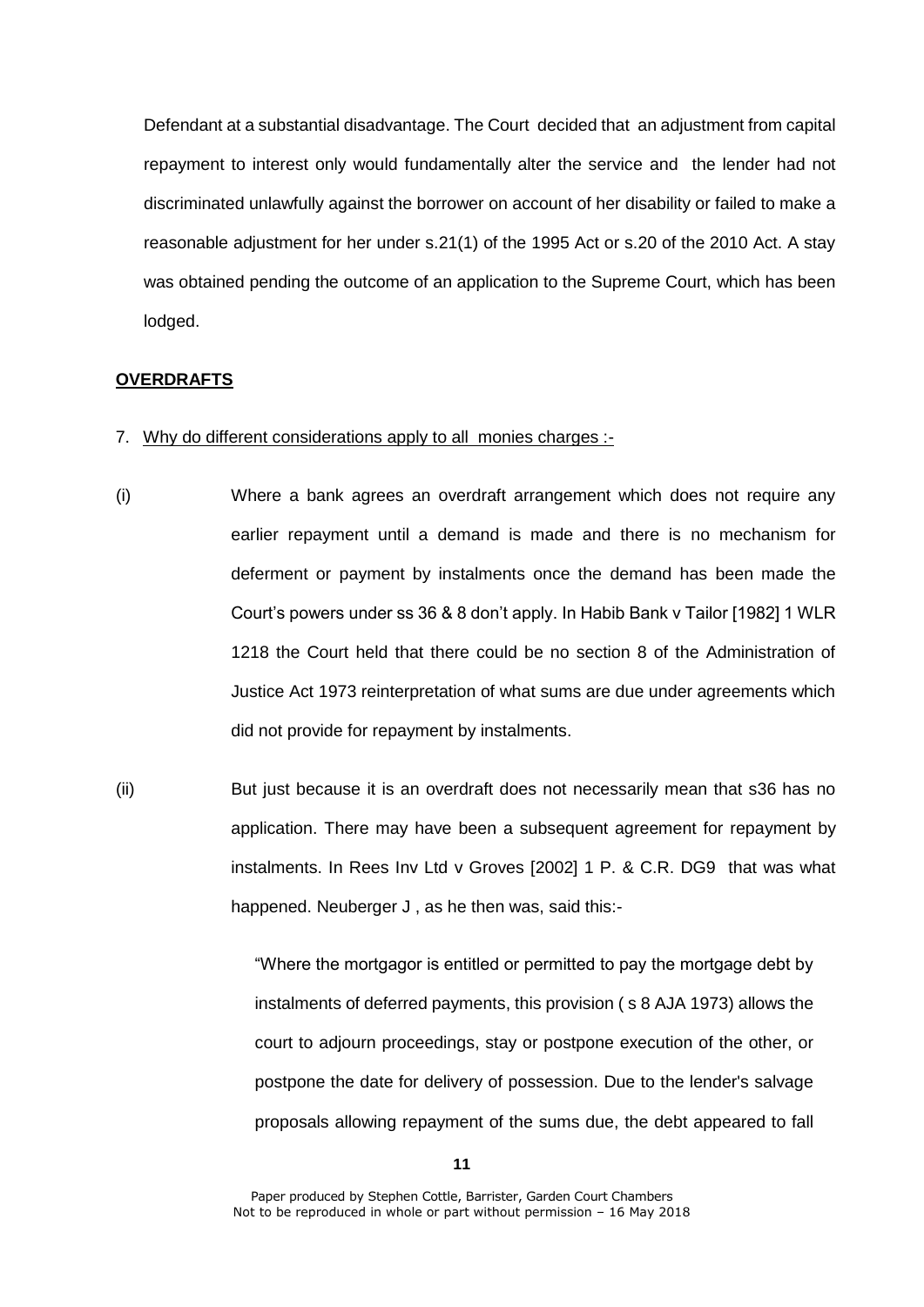within this statutory framework. The claimant argued, however, that the proposals did not have contractual force and were mere indulgences by the claimant's predecessor in title. Neuberger J. agreed, "… that point is strongly arguable, if unattractive … In order for section 8(1) to apply … there must be an 'agreement' and to my mind, although it would be appropriate to give that word a wide rather than a narrow meaning, it cannot extend to an arrangement which is not contractually or otherwise legally enforceable." It would, of course, be open for the borrowers to establish some sort of basis for an estoppel. Once an agreement was established, however, it did not matter that it only lasted for an agreed time, "it seems to me that … what Parliament has specifically done … is to permit the court to resurrect an instalment arrangement which has failed or concluded as a matter of contract because of the mortgagor's failure to pay." The fact that the nature of the underlying debt was an overdraft, which had not become payable technically until shortly before the proceedings, was also an important consideration. The authorities show that, as a prerequisite of section 8 , it is necessary for the sum to become due which entails that a written demand for payment be made. On the present facts, it was the demand itself which made the payment due. Neuberger J. concluded:

"...... Allied had the right simply to call the loan and seek possession. They chose not to do so but instead indulged the defendants in what, was on the fact of it, quite a generous proposal. The proposal was not merely renewed by the claimant, but was relaxed further."

### **STATUTORY FRAMEWORK**

#### **Law of Property Act 1925**

**12**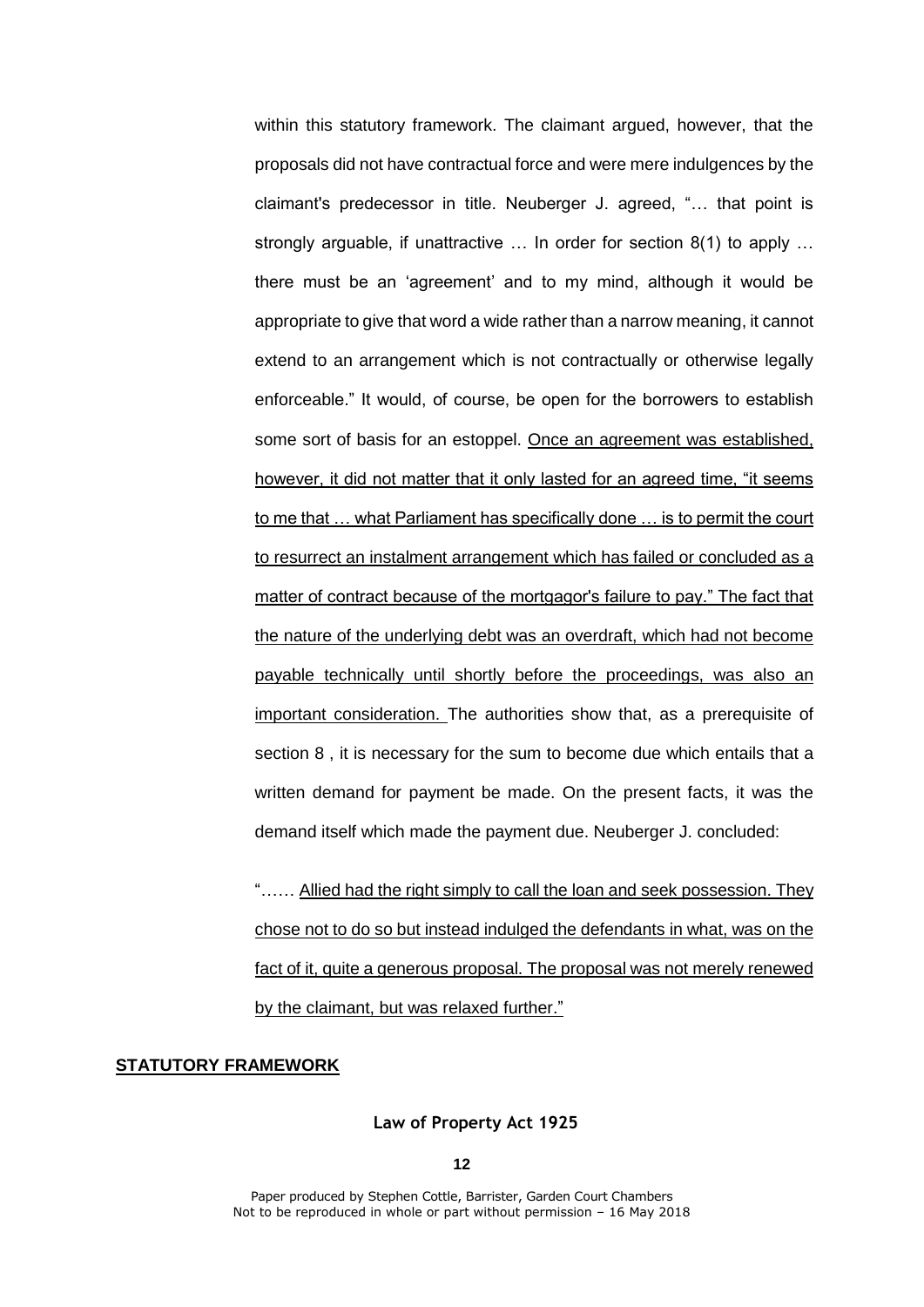### **87.— Charges by way of legal mortgage.**

(1) Where a legal mortgage of land is created by a charge by deed expressed to be by way of legal mortgage, the mortgagee shall have the same protection, powers and remedies (including the right to take proceedings to obtain possession from the occupiers and the persons in receipt of rents and profits, or any of them) as if—

(a) where the mortgage is a mortgage of an estate in fee simple, a mortgage term for three thousand years without impeachment of waste had been thereby created in favour of the mortgagee; and

(b) where the mortgage is a mortgage of a term of years absolute, a sub-term less by one day than the term vested in the mortgagor had been thereby created in favour of the mortgagee.

### **101.— Powers incident to estate or interest of mortgagee.**

(1) A mortgagee, where the mortgage is made by deed, shall, by virtue of this Act, have the following powers, to the like extent as if they had been in terms conferred by the mortgage deed, but not further (namely):

(i) A power, when the mortgage money has become due, to sell, or to concur with any other person in selling, the mortgaged property, or any part thereof, either subject to prior charges or not, and either together or in lots, by public auction or by private contract, subject to such conditions respecting title, or evidence of title, or other matter, as the mortgagee thinks fit, with power to vary any contract for sale, and to buy in at an auction, or to rescind any contract for sale, and to re-sell, without being answerable for any loss occasioned thereby; and

### **Trusts of Land and Appointment of Trustees Act 1996 c. 47**

### **Part I TRUSTS OF LAND**

#### **Powers of court**

### **14.— Applications for order.**

(1) Any person who is a trustee of land or has an interest in property subject to a trust of land may make an application to the court for an order under this section

(2) On an application for an order under this section the court may make any such order—

(a) relating to the exercise by the trustees of any of their functions (including an order relieving them of any obligation to obtain the consent of, or to consult, any person in connection with the exercise of any of their functions), or

(b) declaring the nature or extent of a person's interest in property subject to the trust,

as the court thinks fit.

### **15.— Matters relevant in determining applications.**

(1) The matters to which the court is to have regard in determining an application for an order under [section 14](https://login.westlaw.co.uk/maf/wluk/app/document?src=doc&linktype=ref&context=153&crumb-action=replace&docguid=I226821D0E44F11DA8D70A0E70A78ED65) include—

(a) the intentions of the person or persons (if any) who created the trust,

(b) the purposes for which the property subject to the trust is held,

**13**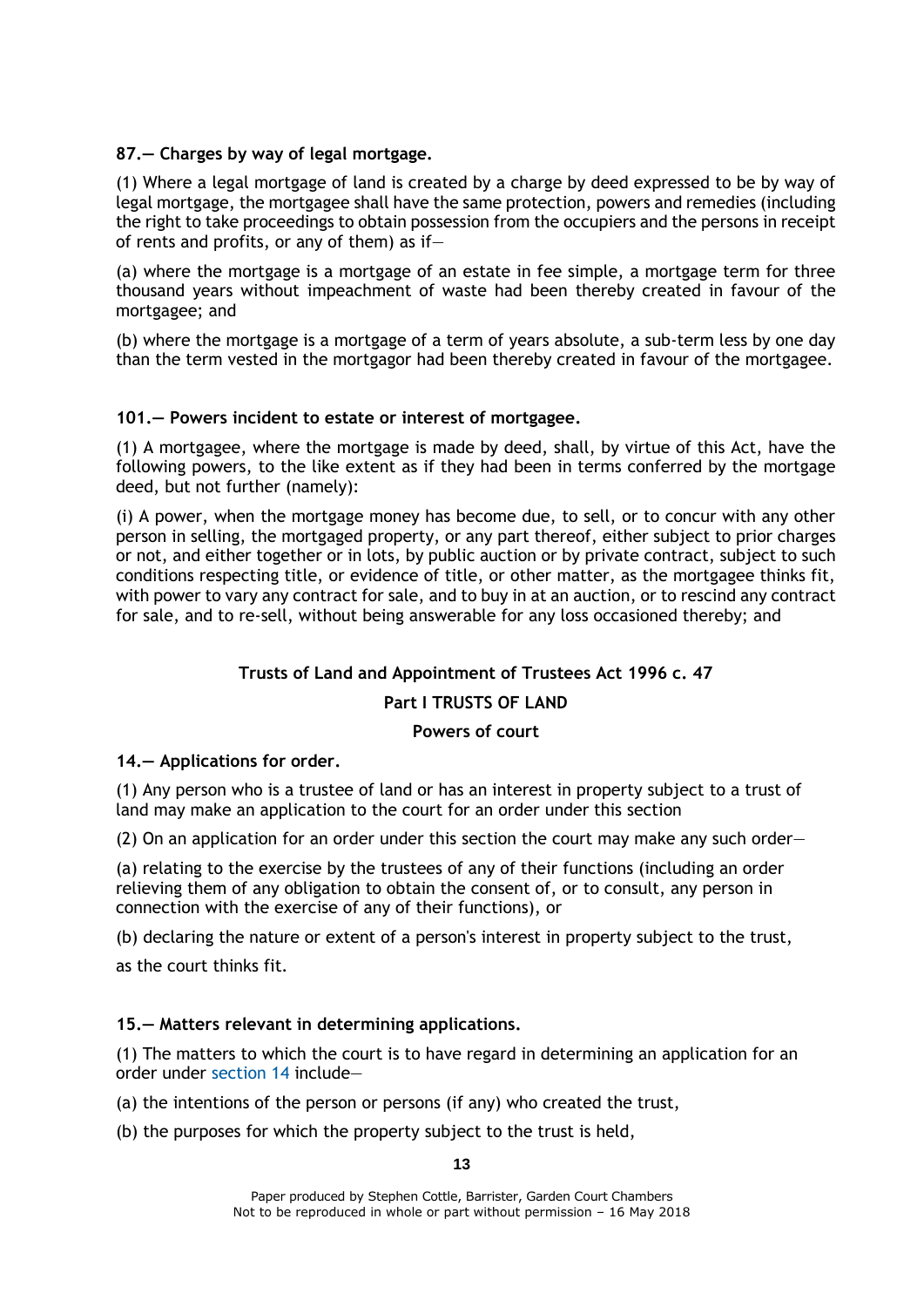(c) the welfare of any minor who occupies or might reasonably be expected to occupy any land subject to the trust as his home, and

(d) the interests of any secured creditor of any beneficiary.

# **Land Registration Act 2002 c. 9 Part 6 REGISTRATION: GENERAL Registration as proprietor**

 $F$ 

### **58 Conclusiveness**

(1) If, on the entry of a person in the register as the proprietor of a legal estate, the legal estate would not otherwise be vested in him, it shall be deemed to be vested in him as a result of the registration.

### **Land Registration Act 2002 c. 9 Part 12 MISCELLANEOUS AND GENERAL Miscellaneous**

### **116 Proprietary estoppel and mere equities**

It is hereby declared for the avoidance of doubt that, in relation to registered land, each of the following—

(a) an equity by estoppel, and

(b) a mere equity,

has effect from the time the equity arises as an interest capable of binding successors in title (subject to the rules about the effect of dispositions on priority).

### **Fraud Act 2006 c. 35 Fraud**

### **2 Fraud by false representation**

(1) A person is in breach of this section if he–

(a) dishonestly makes a false representation, and

(b) intends, by making the representation–

- (i) to make a gain for himself or another, or
- (ii) to cause loss to another or to expose another to a risk of loss.
- (2) A representation is false if–
- (a) it is untrue or misleading, and

**14**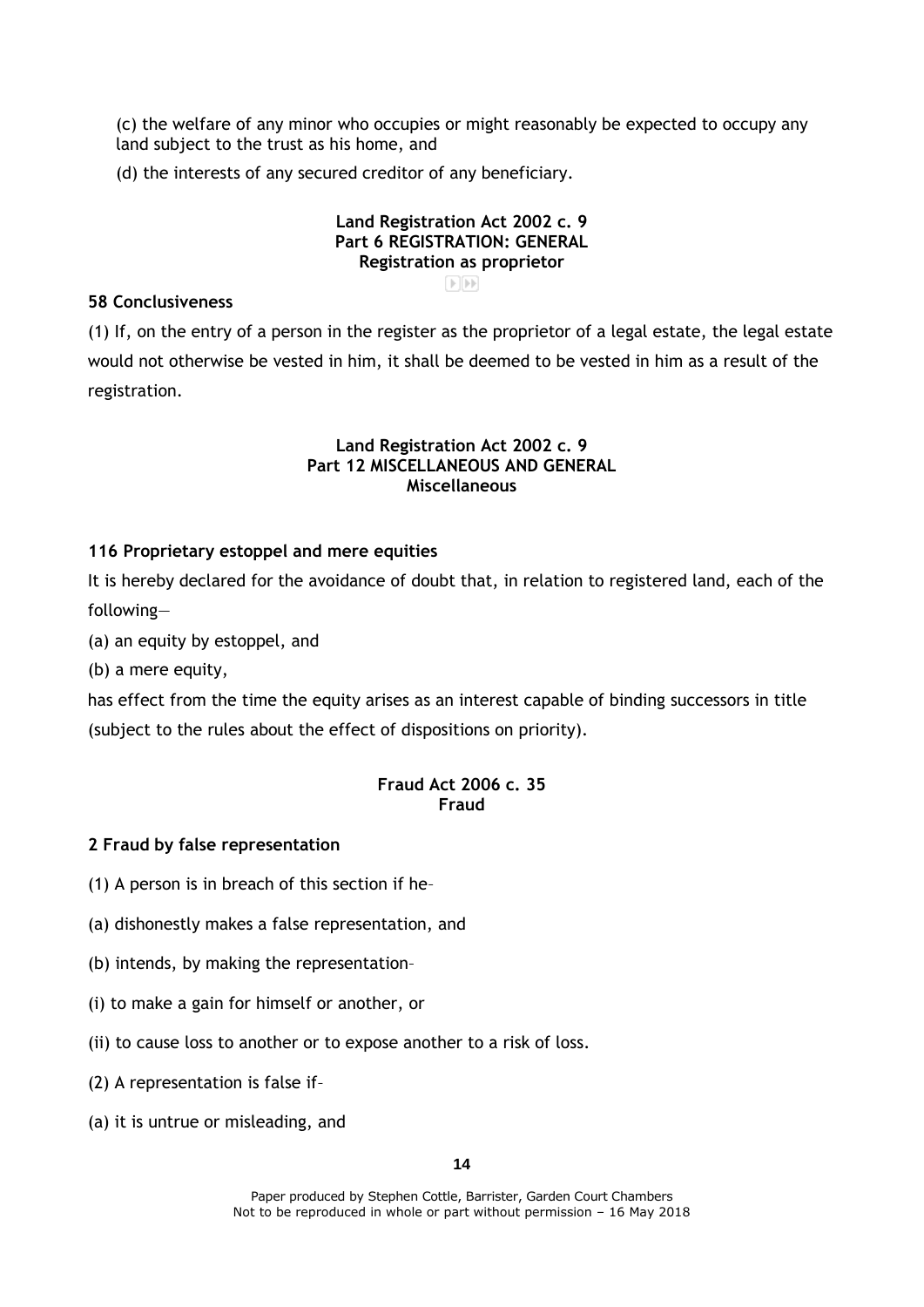(b) the person making it knows that it is, or might be, untrue or misleading.

(3) "Representation" means any representation as to fact or law, including a representation as to the state of mind of–

- (a) the person making the representation, or
- (b) any other person.
- (4) A representation may be express or implied.

(5) For the purposes of this section a representation may be regarded as made if it (or anything implying it) is submitted in any form to any system or device designed to receive, convey or respond to communications (with or without human intervention).

**FRIER** 

#### **4 Fraud by abuse of position**

(1) A person is in breach of this section if he–

(a) occupies a position in which he is expected to safeguard, or not to act against, the financial

interests of another person,

(b) dishonestly abuses that position, and

(c) intends, by means of the abuse of that position–

(i) to make a gain for himself or another, or

(ii) to cause loss to another or to expose another to a risk of loss.

(2) A person may be regarded as having abused his position even though his conduct consisted of

an omission rather than an act.

#### **Consumer Credit Act 1974 c. 39 Part VIII SECURITY Land mortgages**

#### **16.- exempt agreements**

Repealed by Financial Services and Markets Act 2000 (Regulated Activities) (Amendment) (No. 2) Order 2013/1881 Pt 5 art.20(5) (April 1, 2014)

#### **Financial Services and Markets Act 2000 (Regulated Activities) (Amendment) (No. 2) Order 2013/1881 Part 5 Amendments of the Consumer Credit Act 1974 etc.**

### **20.— Amendments of the 1974 Act**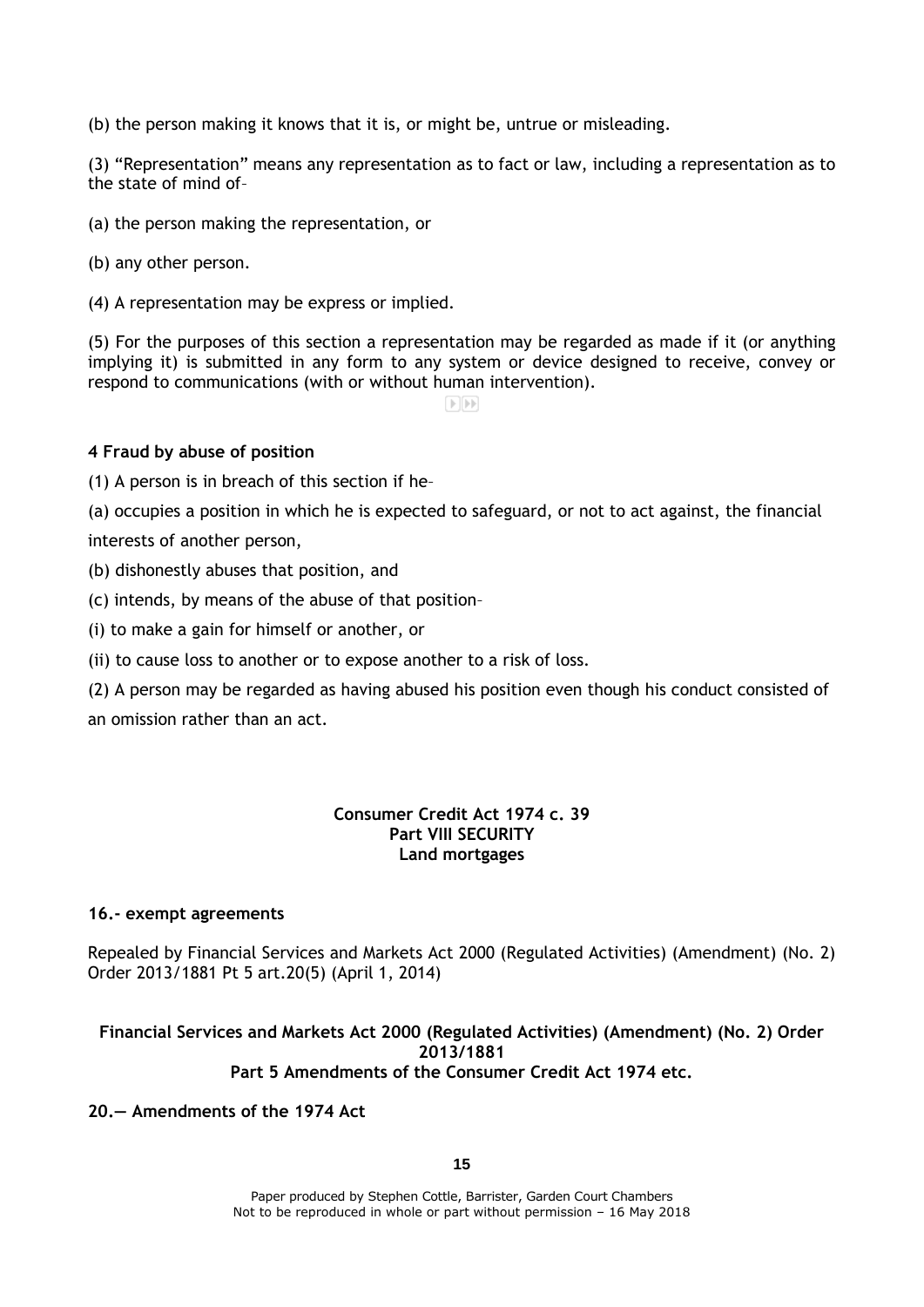(1) The 1974 Act is amended as follows.

(2) [Part 1](https://login.westlaw.co.uk/maf/wluk/app/document?src=doc&linktype=ref&context=264&crumb-action=replace&docguid=I48E8C1D1E44911DA8D70A0E70A78ED65) [\(sections 1 to 7\)](https://login.westlaw.co.uk/maf/wluk/app/document?src=doc&linktype=ref&context=264&crumb-action=replace&docguid=I48E8C1D0E44911DA8D70A0E70A78ED65)(Office of Fair Trading)<sup>1</sup> is omitted.

(3) In [section 8](https://login.westlaw.co.uk/maf/wluk/app/document?src=doc&linktype=ref&context=264&crumb-action=replace&docguid=I48F08A00E44911DA8D70A0E70A78ED65) (consumer credit agreements)  $^2$ [,](https://login.westlaw.co.uk/maf/wluk/app/document?src=doc&linktype=ref&context=249&crumb-action=replace&docguid=IDAD1AC80F8CB11E2A3C68FA06067DBE4#targetfn2) for [subsection \(3\)](https://login.westlaw.co.uk/maf/wluk/app/document?src=doc&linktype=ref&context=264&crumb-action=replace&docguid=I48F08A00E44911DA8D70A0E70A78ED65) substitute-

"(3) A consumer credit agreement is a regulated agreement within the meaning of this Act if it is a regulated credit agreement for the purposes of Chapter 14A of Part 2 of the Regulated Activities Order.".

(4)

(5) [Section 16](https://login.westlaw.co.uk/maf/wluk/app/document?src=doc&linktype=ref&context=264&crumb-action=replace&docguid=I48F719B0E44911DA8D70A0E70A78ED65)(exempt agreements)  $4$  is omitted

(38) For [section 126](https://login.westlaw.co.uk/maf/wluk/app/document?src=doc&linktype=ref&context=264&crumb-action=replace&docguid=I497DD5E0E44911DA8D70A0E70A78ED65) (enforcement of land mortgages) substitute

### **Consumer Credit Act 1974 c. 39 Part VIII SECURITY Land mortgages**

### **126. Enforcement of land mortgages.**

[ (1) A land mortgage securing an agreement of one the following types is enforceable (so far as is provided in relation to the agreement) on an order of the court only—

(a) a regulated agreement;

(b) a regulated mortgage contract;

(c) a consumer credit agreement which would, but for [article 60D](https://login.westlaw.co.uk/maf/wluk/app/document?src=doc&linktype=ref&context=208&crumb-action=replace&docguid=IB70272D1FBF011E2A3A7F2667DE284D2) of the Regulated Activities Order (exempt agreements: exemption relating to the purchase of land for non-residential purposes)<sup>2</sup>,be a regulated agreement.

(2)Subject to section  $140A(5)$  (unfair relationships between creditors and debtors)<sup>3</sup>, a regulated mortgage contract which would, but for [article 60C\(2\)](https://login.westlaw.co.uk/maf/wluk/app/document?src=doc&linktype=ref&context=208&crumb-action=replace&docguid=IB70272D0FBF011E2A3A7F2667DE284D2) of the Regulated Activities Order (exempt agreements: exemption relating to the nature of the agreement), be a regulated agreement is to be treated for the purposes of [Part 9](https://login.westlaw.co.uk/maf/wluk/app/document?src=doc&linktype=ref&context=208&crumb-action=replace&docguid=I497E7220E44911DA8D70A0E70A78ED65) (judicial control) as if it were a regulated agreement.

(3) In this section, *"regulated mortgage contract"* has the meaning given by [article 61\(3\)](https://login.westlaw.co.uk/maf/wluk/app/document?src=doc&linktype=ref&context=208&crumb-action=replace&docguid=IDF252B90E45111DA8D70A0E70A78ED65) of the Regulated Activities Order (regulated mortgage contracts)).

#### **Notes**

[1.](https://login.westlaw.co.uk/maf/wluk/app/document?src=doc&linktype=ref&context=247&crumb-action=replace&docguid=I497DD5E0E44911DA8D70A0E70A78ED65#src-targetfn1) Substituted by Financial Services and Markets Act 2000 (Regulated Activities) (Amendment) (No. 2) Order 2013/1881 [Pt 5](https://login.westlaw.co.uk/maf/wluk/app/document?src=doc&linktype=ref&context=249&crumb-action=replace&docguid=IDAD1AC80F8CB11E2A3C68FA06067DBE4)  [art.20](https://login.westlaw.co.uk/maf/wluk/app/document?src=doc&linktype=ref&context=249&crumb-action=replace&docguid=IDAD1AC80F8CB11E2A3C68FA06067DBE4) (March  $30.2014$ : commenced by an amendment) [2.](https://login.westlaw.co.uk/maf/wluk/app/document?src=doc&linktype=ref&context=247&crumb-action=replace&docguid=I497DD5E0E44911DA8D70A0E70A78ED65#src-targetfn2) [Articles 60C and 60D](https://login.westlaw.co.uk/maf/wluk/app/document?src=doc&linktype=ref&context=249&crumb-action=replace&docguid=IB70272D0FBF011E2A3A7F2667DE284D2) inserted into [S.I. 2001/544](https://login.westlaw.co.uk/maf/wluk/app/document?src=doc&linktype=ref&context=249&crumb-action=replace&docguid=I6D23C521E42311DAA7CF8F68F6EE57AB) b[y S.I. 2013/1881.](https://login.westlaw.co.uk/maf/wluk/app/document?src=doc&linktype=ref&context=249&crumb-action=replace&docguid=I996E88E0F8C511E2BAB2E81DEC81FB5C)

[3.](https://login.westlaw.co.uk/maf/wluk/app/document?src=doc&linktype=ref&context=247&crumb-action=replace&docguid=I497DD5E0E44911DA8D70A0E70A78ED65#src-targetfn3) Inserted by the [Consumer Credit Act 2006 \(c.14\)](https://login.westlaw.co.uk/maf/wluk/app/document?src=doc&linktype=ref&context=249&crumb-action=replace&docguid=I5D16BB10E42311DAA7CF8F68F6EE57AB) , [section 19;](https://login.westlaw.co.uk/maf/wluk/app/document?src=doc&linktype=ref&context=249&crumb-action=replace&docguid=IF6202050E45311DA8D70A0E70A78ED65) amended by [S.I. 2013/1881.](https://login.westlaw.co.uk/maf/wluk/app/document?src=doc&linktype=ref&context=249&crumb-action=replace&docguid=I996E88E0F8C511E2BAB2E81DEC81FB5C)

# **135.— Power to impose conditions, or suspend operation of order.**

(1) If it considers it just to do so, the court may in an order made by it in relation to a regulated agreement include provisions—

(a) making the operation of any term of the order conditional on the doing of specified acts by any

party to the proceedings;

(b) suspending the operation of any term of the order either—

(i) until such time as the court subsequently directs, or

**16**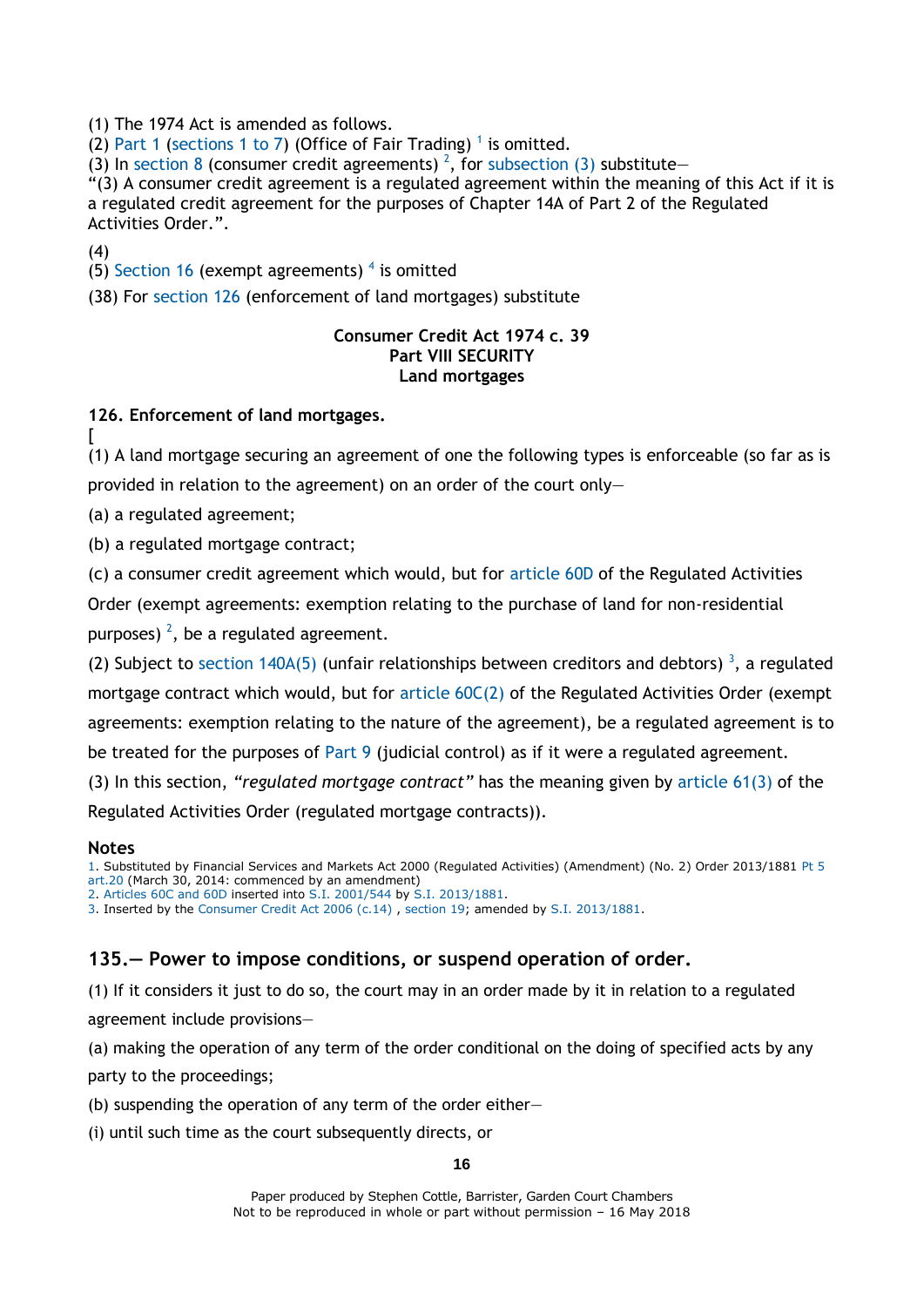(ii) until the occurrence of a specified act or omission.

### **136. Power to vary agreements and securities.**

The court may in an order made by it under this Act include such provision as it considers just for amending any agreement or security in consequence of a term of the order.

### **USING Pt 9 CCA 1974 to DEFEND A MORTGAGE RE-POSSESSION ACTION.**

- 8. The familiar exemption ( which meant that the CCA did not apply) that used to exist in section 16C has gone. Despite this being the case for a number of years it is still not widely accepted.
- 9. The position is set out in an FCA consultation paper CP14/20- "In fact, although not well understood, time orders will continue to exist... We anticipate that although time orders will continue to apply to both first and second charge lending we will see a marked reduction in their use, as MCOB 13 will require second charge firms to engage with customers much earlier in the process. Therefore consumers should not need to rely on time orders to agree forbearance with the lender"
- 10. In a March 2015 policy statement regarding implementation of the Mortgage Credit Directive the FCA said this:-

**"3.19 Consumer groups asked whether the change in regulation for second charge would impact on whether the courts would still be able to make a Time Order. It appears that there is some confusion among stakeholders as to whether it is currently possible for such orders to be made for first charge loans and a concern that second charge consumers may lose the existing protection.**

**3.20 As we understand it, the government's intention has always been to maintain the availability of Time Orders as a judicial tool. We have added a further sentence of explanation to our Perimeter Guidance on the point (see PERG 4.17.2G). The courts are responsible for operating and making decisions in respect of Time Orders and so our guidance cannot address the mechanism for applying for an order."**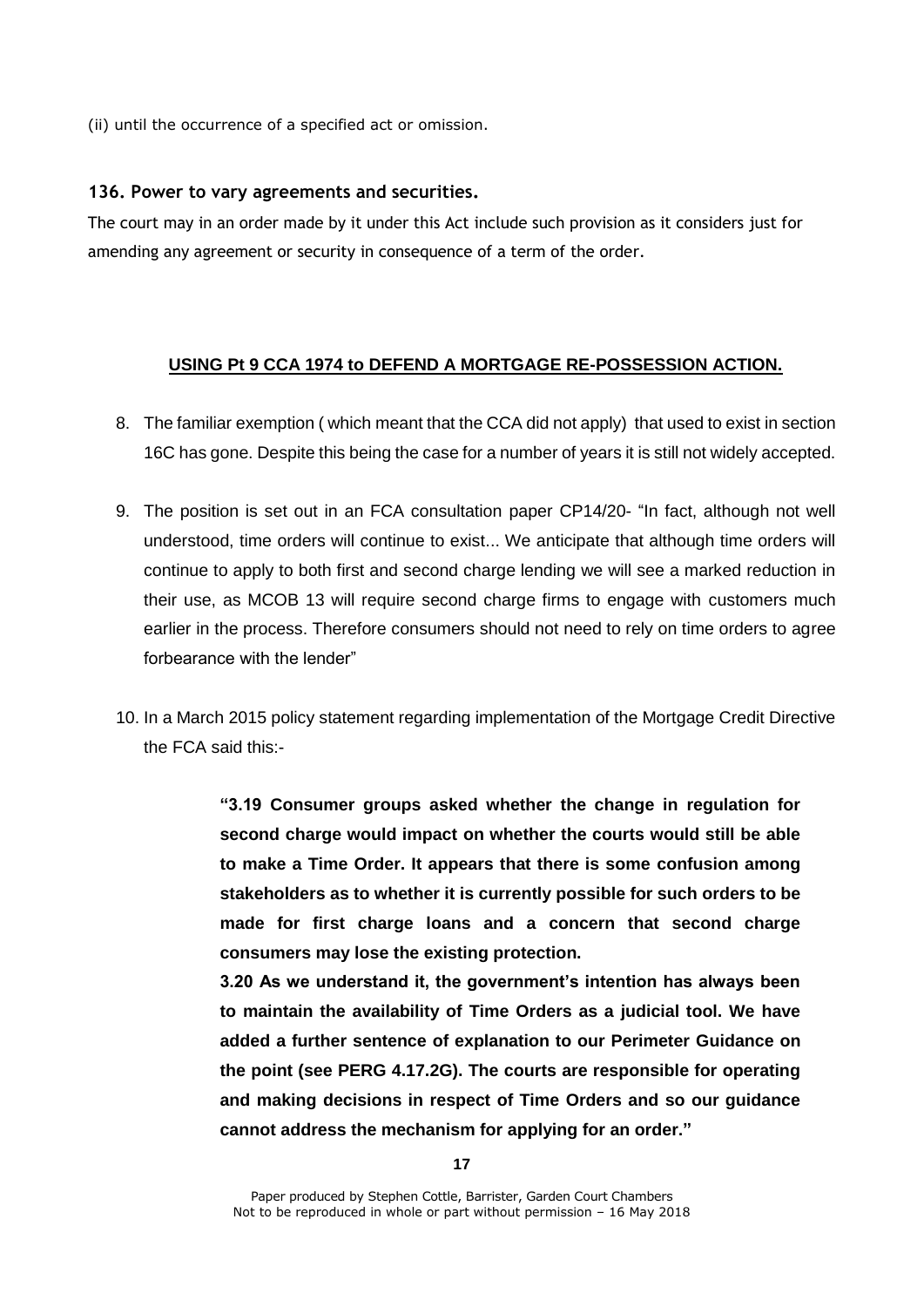- 11. What seems to have happened is that with a relevant EU directive pending, and with a desire to abolish the Office of Fair Trading the Coalition Government decided to bring control of all secured lending under one roof. The definition of a regulated mortgage contract was expanded to include second mortgages which were thereby brought under the control of the FCA . The process was called alignment. But rather than jettison the Consumer Credit Act controls that applied to certain  $2^{nd}$  mortgages instead, those controls are applied-although only in a limited form -to both  $1<sup>st</sup>$  and  $2<sup>nd</sup>$  mortgages.
- 12. Although this has been the case since April 2014, it still comes as a surprise when it is pointed out that a  $1<sup>st</sup>$  mortgage is deemed by section 126(2) of the CCA 1974 as amended to be a regulated mortgage contract and that moreover the Court has now far wider powers that it ever did under the Administration of Justice Acts. So think time orders!
- 13. Therefore if there is nothing else you take from this evening note the significance of the regulated mortgage contract being the key concept and what statutory constraints follow from that. The stealth bomber in all of this is section 136 CCA 1974. This allows the Court to "include such provision as it considers just for amending any agreement or security in consequence of a term of the order".
- 14. So I'll say it again, a defendant to a mortgage repossession claim, for a mortgage entered into after April 2014, whose mortgage is a regulated mortgage contract may rely on many of the protections contained in Part 9 the Consumer Credit Act 1974. Query if that is true for pre 2004 agreements, so at date of commencement it was not a regulated mortgage contract.
- 15. The chapter and verse is that Regulation 20 of the Financial Services and Markets Act 2000 (Regulated Activities) (Amendment) (No.2) Order 2013/1881 transposes the judicial control part of the Consumer Credit Act into the regulated mortgage contract regime. Section 126(2) of the Consumer Credit Act 1974 set out above, provides that " a regulated mortgage contract which would, but for article 60C(2) of the Regulated Activities Order (exempt agreements: exemption relating to the nature of the agreement), be a regulated agreement **is to be treated for the purposes of Part 9 (judicial control) as if it were a regulated agreement**"..
- 16. Part 9 powers of judicial control include under section 129 making a time order under the Consumer Credit Act 1974 as amended, and under section 136 which allows the Court to amend "any agreement or security".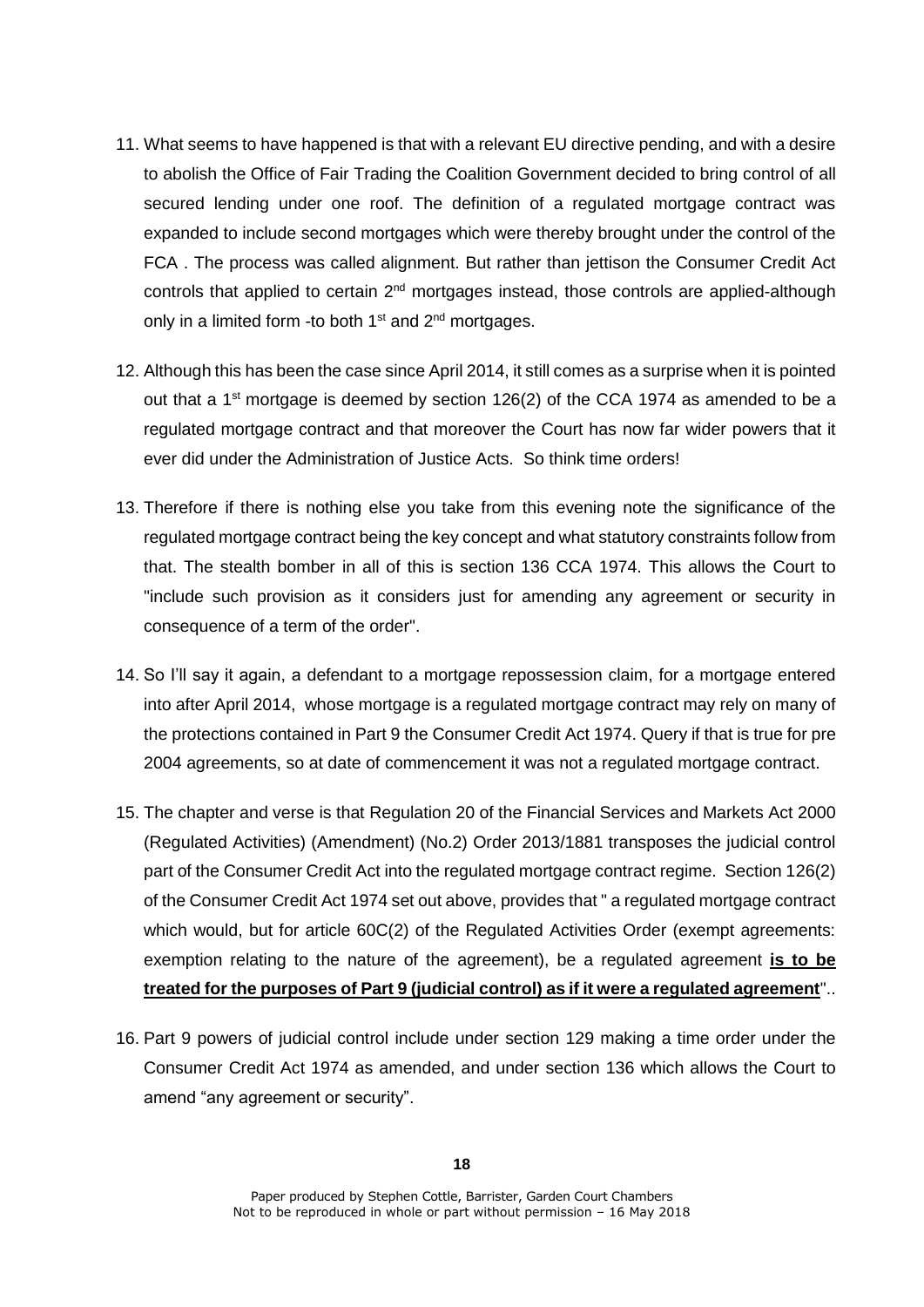17. Southern & District Finance Plc v Barnes (1995) 27 H.L.R. 691 The Court of appeal decided that the assistant recorder applied section 129 incorrectly in finding that the "sum owed" for the purpose of the time order he was considering could relate only to the unpaid instalments, and he was wrong to conclude that section 136 did not empower him to alter the rate of interest payable on the unpaid instalment; it would have been a proper exercise of discretion, in order to mitigate the impact of the interest charged on unpaid instalments, to reduce the monthly rate of interest from 1.952 per cent to 1 per cent during the period of suspension of the possession order.

#### 18. In the Barnes case, it was further held that

(1) in considering whether to grant a time order the court should consider whether it was just to do so. This involved consideration of all the circumstances of the case including the position of the creditor, as well as the debtor;

(2) when a time order was made it should normally be for a stipulated period and on account of financial difficulty. No time order should be made where the debtor was unlikely to be able to resume payment of at least the contractual instalments. In such cases it would be more equitable to enforce the regulated agreement;

(3) for time orders made in relation to the non payment of money, the "sum owed" meant every sum which was due under the agreement; in the case of possession proceedings it comprised the total indebtedness. The court should consider what instalments would be reasonable both as to amount and timing, having regard to the debtor's means;

(4) a time order could include any amendment of the agreement which the court considered just to both parties and which was a consequence of a term of the order. On amendment of the rate of interest, it was relevant that smaller instalments would result both in a liability to pay interest on accumulated arrears and in an extended period of repayment. The high rate of interest usually payable under regulated agreements to some extent took into account the risk of difficulties in repayment;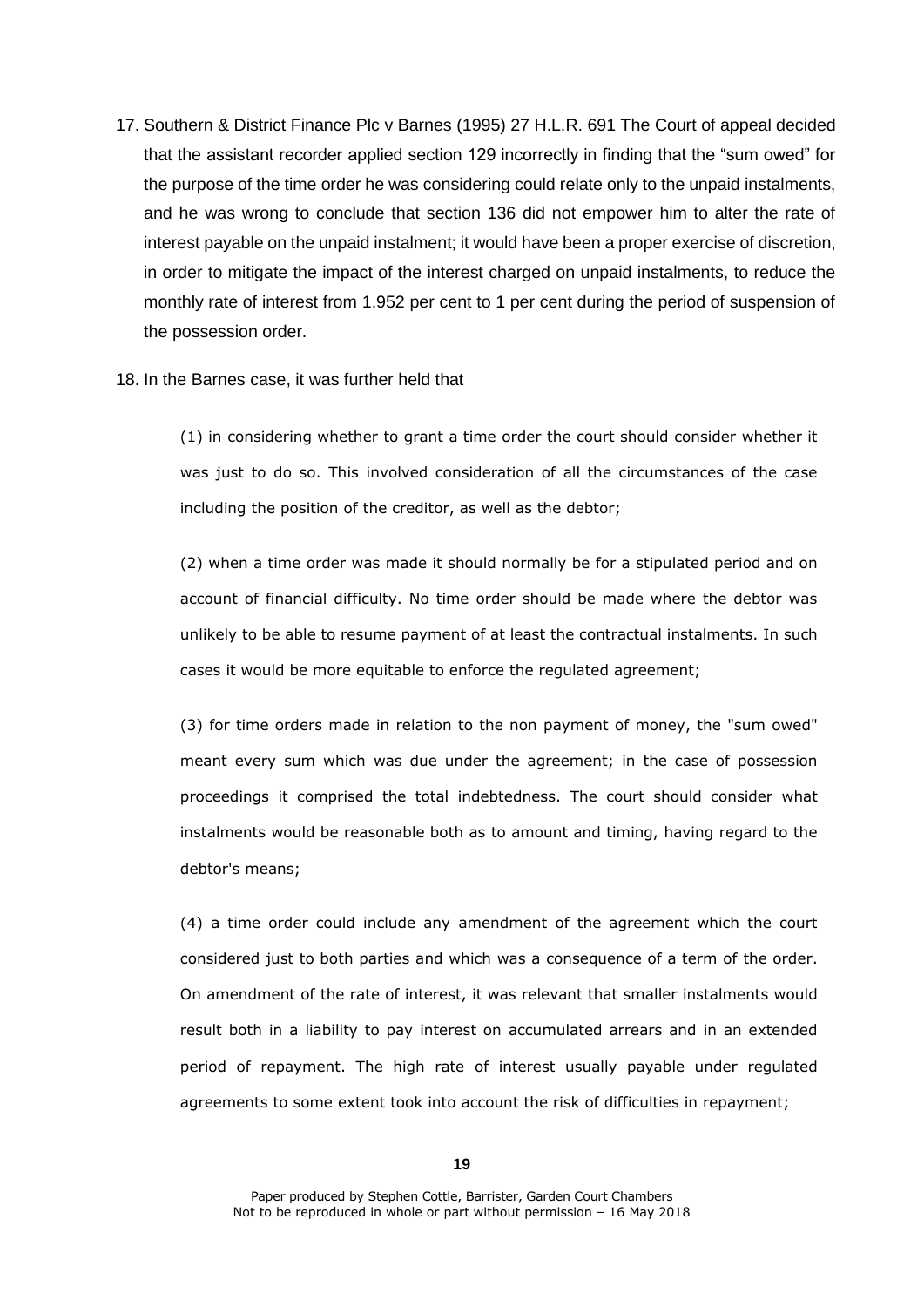(5) where a time order was made and the debtor owed the whole outstanding balance due under the loan, this would have consequences for the term of the loan or the interest rate or both and

(6) if justice required the making of a time order, the court should also suspend any possession order that it had made, for as long as the terms of the time order were complied with.

- 19. CPR PD 55A 7.1 CONSUMER CREDIT ACT CLAIMS RELATING TO THE RECOVERY OF LAND "*7.1 Any application by the defendant for a time order under section 129 of the Consumer Credit Act 1974 may be made: (1) in his defence; or (2) by application notice in the proceedings*".
	- 20. A topical legal issue ripe for reconsideration, is in relation to the duration of time orders.
	- 21. It might be said that in the context of the longer duration of a mortgage to enable a house purchase, and consistent with Norgan should the Court not be looking at a longer period of repayment, than would otherwise be the case for borrowing to buy a car or double glazing?
	- 22. The labyrinthine nature of the CCA provisions are a huge subject, including notice and disclosure provisions. Application to residential mortgages will have to be worked out.
	- 23. However, the multifactorial assessment required to decide if for want of compliance, the debt is unenforceable would seem to be enough to get past the CPR 55(8) threshold at a first hearing.
	- 24. See for example , where I have added the emphasis to section 127 which provides:-

**Consumer Credit Act 1974 c. 39 Part IX JUDICIAL CONTROL Enforcement of certain regulated agreements and securities** This version in force from: **February 1, 2011** to **present**  $\underline{\mathbb{H}}$  (version 3 of 3)  $\underline{\mathbb{H}}$ 

# **127.— Enforcement orders in cases of infringement.**

**20**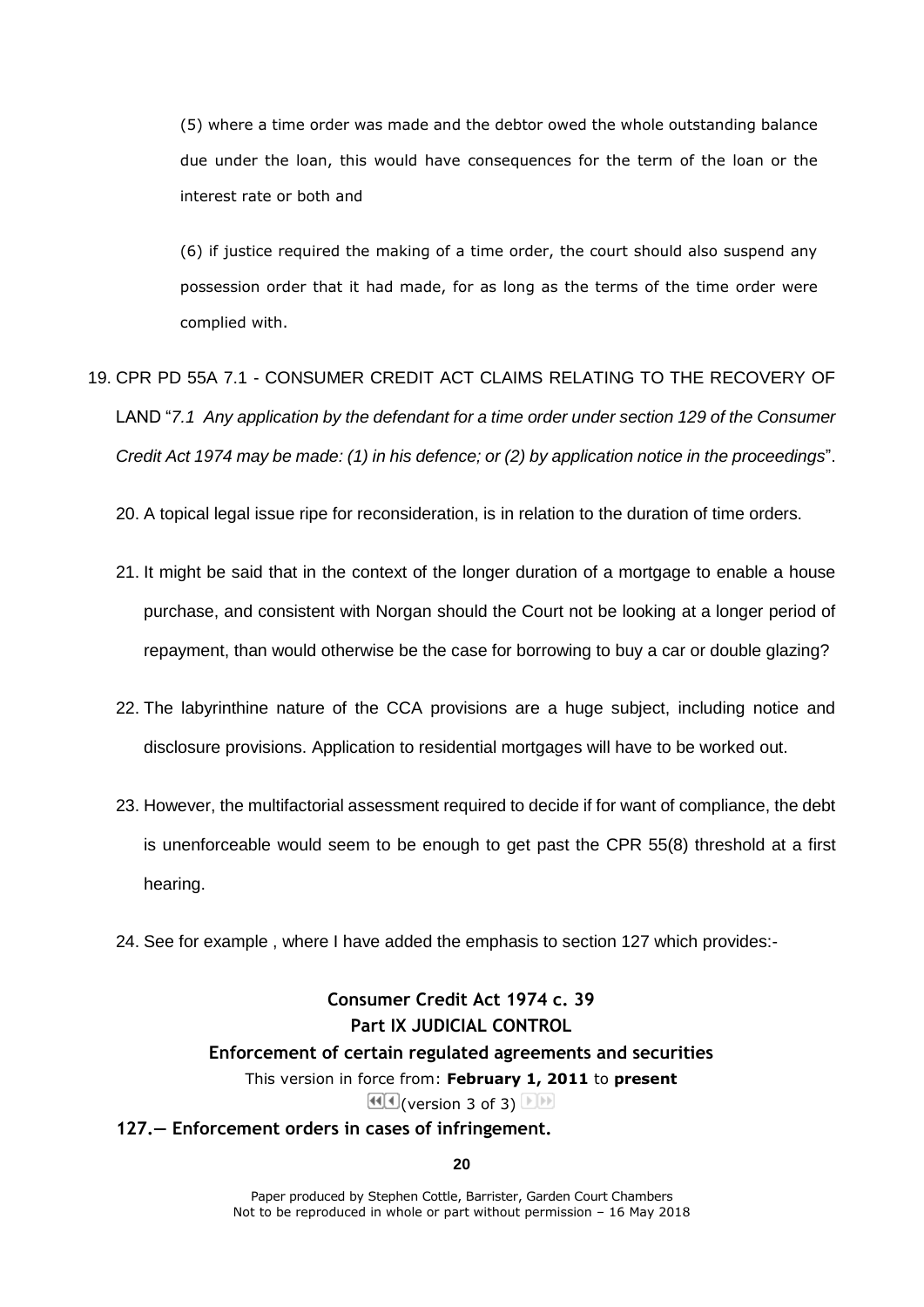(1) In the case of an application for an enforcement order under—  $\sqrt{ }$ (za) [section 55\(2\)](https://login.westlaw.co.uk/maf/wluk/app/document?src=doc&linktype=ref&context=335&crumb-action=replace&docguid=I4929E980E44911DA8D70A0E70A78ED65) (disclosure of information), or  $1<sup>1</sup>$  $1<sup>1</sup>$  $\sqrt{ }$ (zb) [section 61B\(3\)](https://login.westlaw.co.uk/maf/wluk/app/document?src=doc&linktype=ref&context=335&crumb-action=replace&docguid=IF4D8E810688111DF997CDE92D9247221) (duty to supply copy of overdraft agreement), or  $1<sup>2</sup>$  $1<sup>2</sup>$  $1<sup>2</sup>$ (a) section  $65(1)$  (improperly executed agreements), or (b) section  $105(7)(a)$  or [\(b\)](https://login.westlaw.co.uk/maf/wluk/app/document?src=doc&linktype=ref&context=335&crumb-action=replace&docguid=I496B8660E44911DA8D70A0E70A78ED65) (improperly executed security instruments), or (c) [section 111\(2\)](https://login.westlaw.co.uk/maf/wluk/app/document?src=doc&linktype=ref&context=335&crumb-action=replace&docguid=I49706860E44911DA8D70A0E70A78ED65) (failure to serve copy of notice on surety), or

(d) [section 124\(1\)](https://login.westlaw.co.uk/maf/wluk/app/document?src=doc&linktype=ref&context=335&crumb-action=replace&docguid=I497CEB80E44911DA8D70A0E70A78ED65) or [\(2\)](https://login.westlaw.co.uk/maf/wluk/app/document?src=doc&linktype=ref&context=335&crumb-action=replace&docguid=I497CEB80E44911DA8D70A0E70A78ED65) (taking of negotiable instrument in contravention of [section 123\)](https://login.westlaw.co.uk/maf/wluk/app/document?src=doc&linktype=ref&context=335&crumb-action=replace&docguid=I497C2831E44911DA8D70A0E70A78ED65),

# **the court shall dismiss the application if, but [...] [3](https://login.westlaw.co.uk/maf/wluk/app/document?src=doc&linktype=ref&context=333&crumb-action=replace&docguid=I497E2401E44911DA8D70A0E70A78ED65#targetfn3) only if, it considers it just to do so having regard to—**

(i) prejudice caused to any person by the contravention in question, and the degree of culpability for it; and

(ii) the powers conferred on the court by subsection (2) and [sections 135 and 136.](https://login.westlaw.co.uk/maf/wluk/app/document?src=doc&linktype=ref&context=335&crumb-action=replace&docguid=I4982B7E0E44911DA8D70A0E70A78ED65)

(2) If it appears to the court just to do so, it may in an enforcement order reduce or discharge any sum payable by the debtor or hirer, or any surety, so as to compensate him for prejudice suffered as a result of the contravention in question

# **Consumer Credit Act 1974 c. 39 Part IX JUDICIAL CONTROL**

### **Supplemental provisions as to orders**

### **135.— Power to impose conditions, or suspend operation of order.**

(1) If it considers it just to do so, the court may in an order made by it in relation to a regulated agreement include provisions—

(a) making the operation of any term of the order conditional on the doing of specified acts by any party to the proceedings;

(b) suspending the operation of any term of the order either—

(i) until such time as the court subsequently directs, or

(ii) until the occurrence of a specified act or omission.

### **REGULATORY FRAMEWORK**

25. Mortgages and Home Finance: Conduct of Business Sourcebook Chapter 13 issued by the

FCA, pursuant to section 137A of the Financial Services & Markets Act 2000 , sets out how

firms are to treat mortgage customers in arrears. It adds context to the pre-action protocol.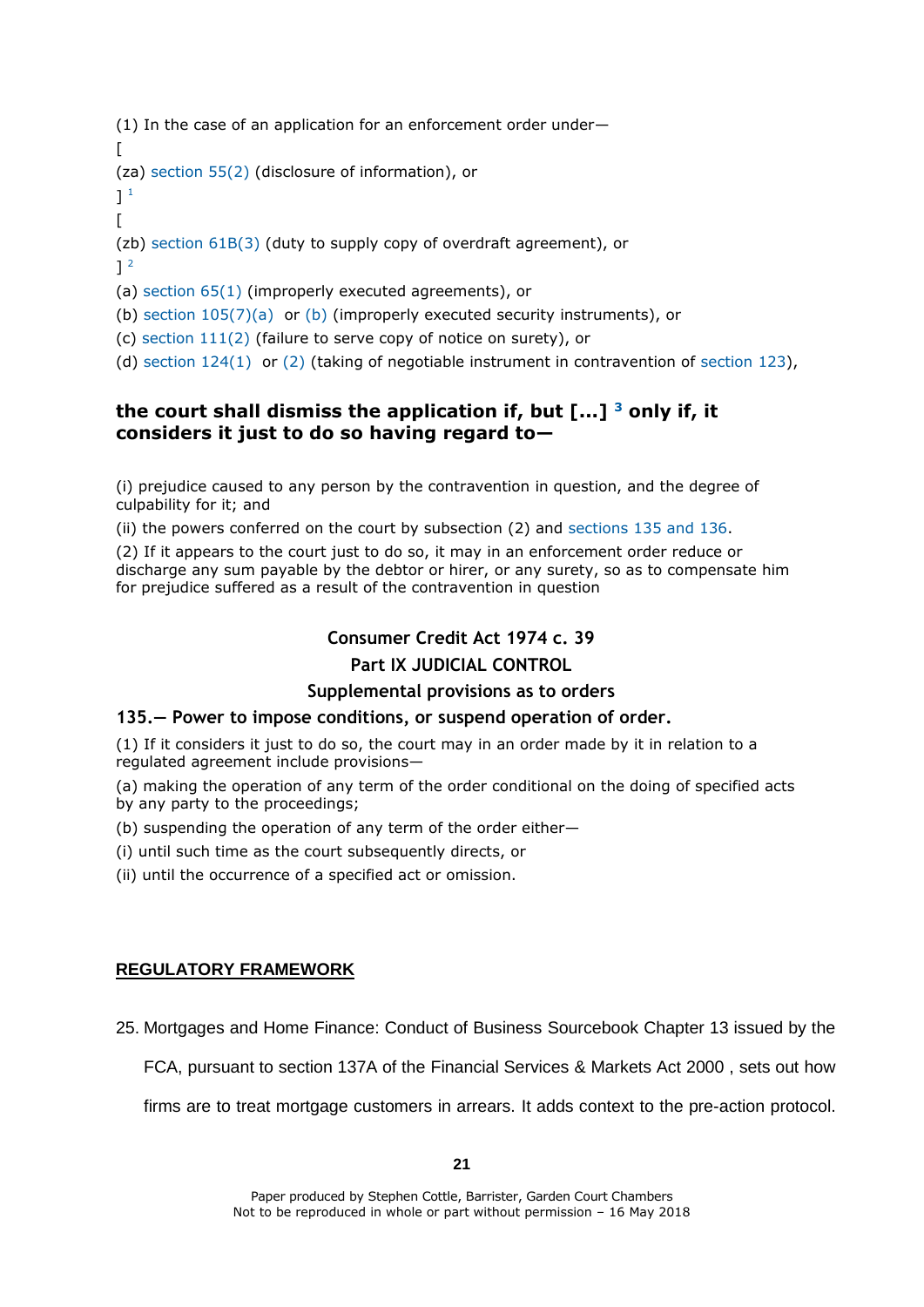There is a duty to consider the borrower's point of view and to exhaust forbearance measures before instituting legal proceedings.

## **Mortgages and Home Finance: Conduct of Business Sourcebook**

# **("MCOB")**

**13.3 Dealing fairly with customers with a payment shortfall: policy and procedures 13.3.1 R (1)** A firm must deal fairly with any customer who: (a) has a payment shortfall on a regulated mortgage contract or home purchase plan;

(b) has a sale shortfall; or

(c) is otherwise in breach of a home purchase plan.

(2) A firm must put in place, and operate in accordance with, a written

policy (agreed by its respective governing body) and procedures for complying with (1). Such policy and procedures must reflect the requirements of ■ MCOB 13.3.2A R and ■ MCOB 13.3.4A R.

### **Vulnerable customers**

**13.3.1C R** A firm must establish and implement clear, effective and appropriate policies and procedures for the fair and appropriate treatment of customers whom the firm understands, or reasonably suspects, to be particularly vulnerable.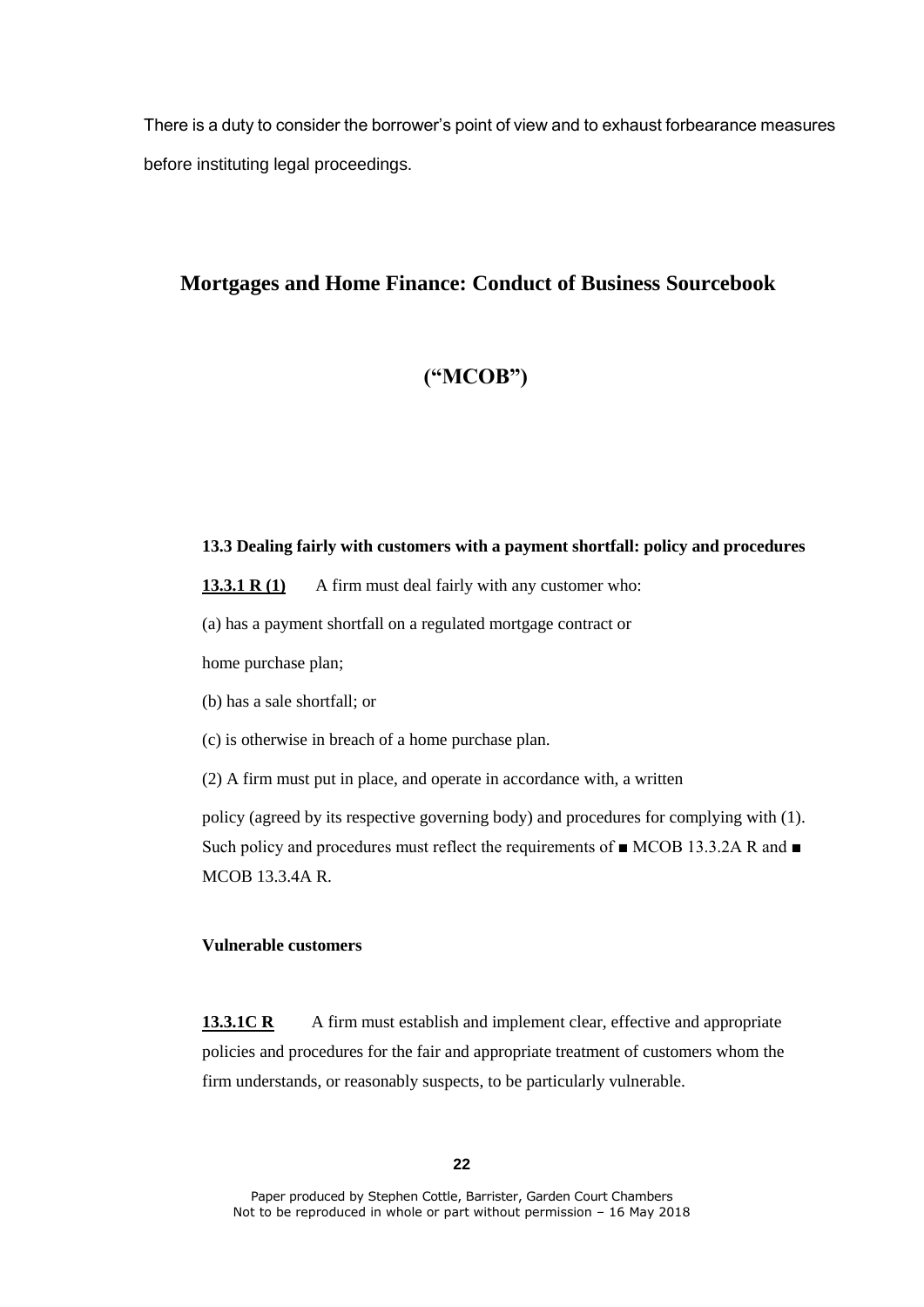(1) Customers who have mental health difficulties or mental capacity limitations may fall into the category of particularly vulnerable customers.

(2) In developing procedures and policies for dealing with customers who may not have the mental capacity to make financial decisions, a firm may wish to have regard to the principles outlined in the Money Advice Liaison Group (MALG) Guidelines "Good Practice Awareness Guidelines for Consumers with Mental Health Problems and Debt".

#### **Customers in payment difficulties: procedures**

**13.3.2A R** A firm must, when dealing with any customer in payment difficulties:

(1) make reasonable efforts to reach an agreement with a customer over the method of repaying any payment shortfall or sale shortfall, in the case of the former having regard to the desirability of agreeing with the customer an alternative to taking possession of the property;

(2) liaise, if the customer makes arrangements for this, with a third party source of advice regarding the payment shortfall or sale shortfall;

(3) allow a reasonable time over which the payment shortfall or sale shortfall should be repaid, having particular regard to the need to establish, where feasible, a payment plan which is practical in terms of the circumstances of the customer;

(4) grant, unless it has good reason not to do so, a customer's request for a change to:

(a) the date on which the payment is due (providing it is within the same payment period); or

(b) the method by which payment is made;

and give the customer a written explanation of its reasons if it refuses the request;

(5) where no reasonable payment arrangement can be made, allow the customer to remain in possession for a reasonable period to effect a sale; and

(6) not repossess the property unless all other reasonable attempts to resolve the position have failed.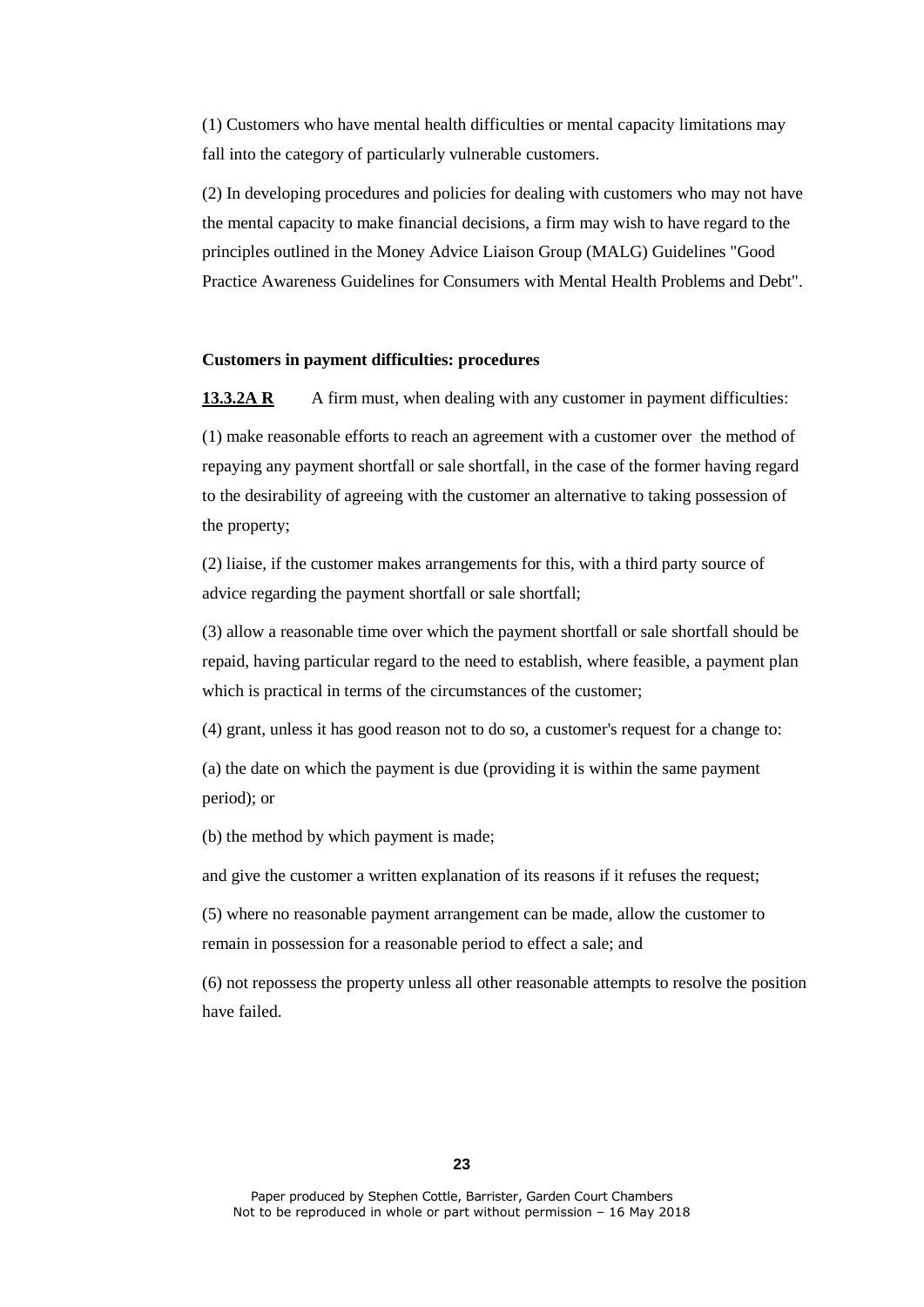**13.3.3A R** In complying with ■ MCOB 13.3.2A R, a firm must give a customer a reasonable period of time to consider any proposals for dealing with the payment difficulties.

#### **13.3.4A R** In complying with  $\blacksquare$  MCOB 13.3.2AR(6):

(1) a firm must consider whether, given the individual circumstances of the customer, it is appropriate to do one or more of the following in relation to the regulated mortgage contract or home purchase plan with the agreement of the customer:

(a) extend its term; or

(b) change its type; or

(c) defer payment of interest due on the regulated mortgage contract or of sums due under the home purchase plan (including, in either case, on any sale shortfall); or

(d) treat the payment shortfall as if it was part of the original amount provided (but a firm must not automatically capitalise a payment shortfall where the impact would be material); or

(e) make use of any Government forbearance initiatives in which the firm chooses to participate;

(2) a firm must give customers adequate information to understand the implications of any proposed arrangement; one approach may be to provide information on the new terms in line with the annual statement provisions.

#### **Statements of charges**

**13.5.1 R** Where an account is in arrears, and the payment shortfall or sale shortfall is attracting charges, a firm must provide the customer with a regular written statement (at least once a quarter) of the payments due, the actual payment shortfall, the charges incurred and the debt.

#### **MCOB 11**

#### **Responsible lending and**

### **and responsible financing of financing home purchase plans**

**24**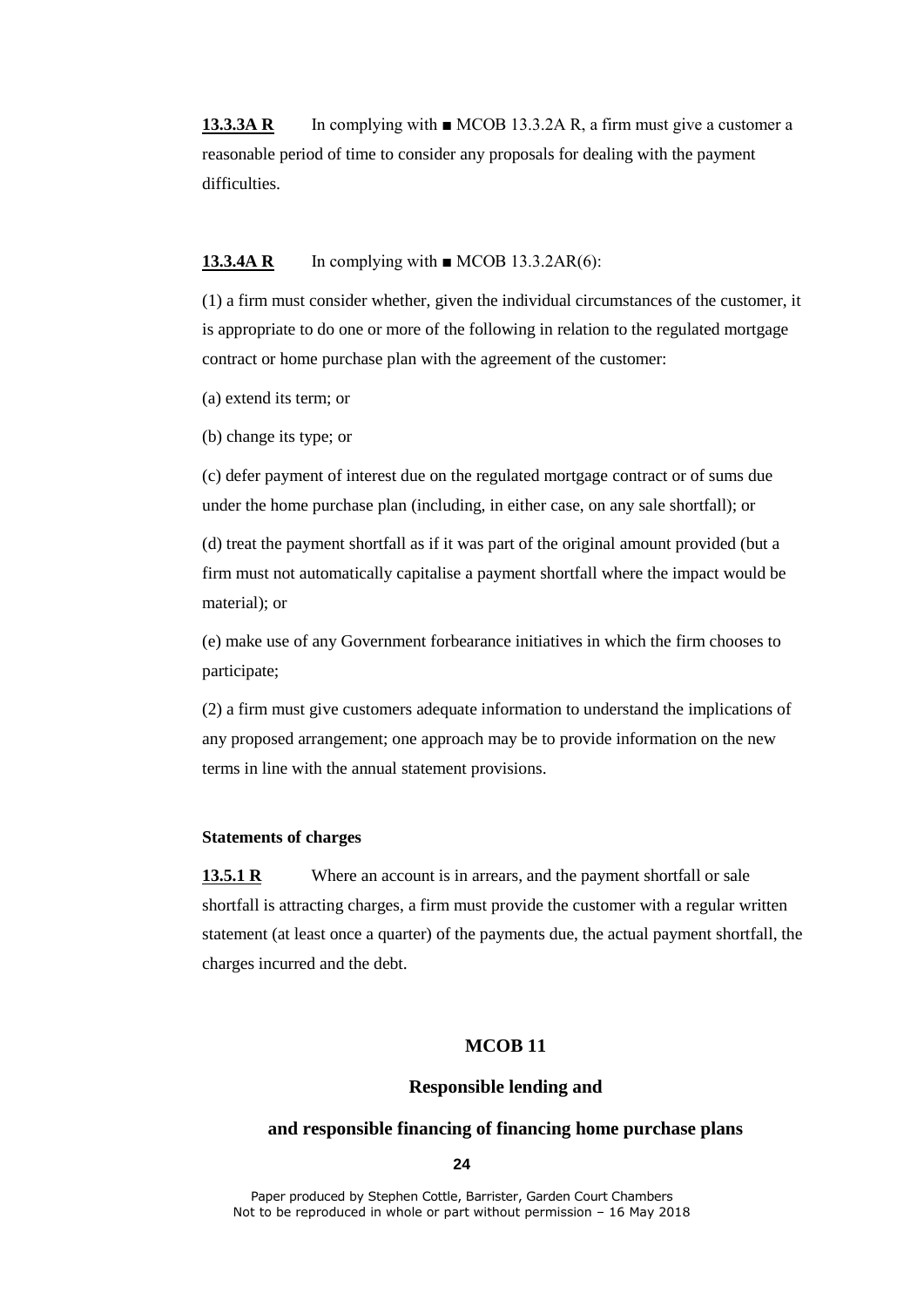**11.6.3 (3)** ■ MCOB 11.6.2 R does not apply to a variation to the terms of a regulated mortgage contract or home purchase plan which is made solely for the purposes of forbearance where the customer has a payment shortfall, or in order to avoid a payment shortfall.

#### **The assessment of affordability**

**11.6.2 R** (1) Except as provided in ■ MCOB 11.6.3 R, ■ MCOB 11.6.57 R (Interest roll-up mortgages) and  $\blacksquare$  MCOB 11.7 (Transitional arrangements):

(a) before entering into, or agreeing to vary, a regulated mortgage contract or home purchase plan, a firm must assess …

#### **Monitoring**

**11.6.22** A firm must put in place, and be able to demonstrate that it has, robust systems and controls (including the use of management information and key performance indicators) to monitor the effectiveness of its affordability assessments, including in preventing payment difficulties.

#### **Interest-only mortgages**

**11.6.43R** ■ MCOB 11.6.41R (1) does not prevent a mortgage lender, when appropriate, from making a temporary concession, by which he accepts payment of interest only, with a customer who is in arrears or has a payment shortfall, or is at risk of arrears or a payment shortfall, on a regulated mortgage contract.

**11.6.46 E** Acceptance by a mortgage lender of any of the following repayment strategies for the purposes of  $\blacksquare$  MCOB 11.6.41R (1) may be relied upon as tending to show contravention of that rule:

(1) an expectation that the value of the property which is the subject of the regulated mortgage contract will increase over its term sufficiently to enable the customer to sell the property to repay the capital borrowed and, where applicable, pay the interest accrued under the interest-only mortgage;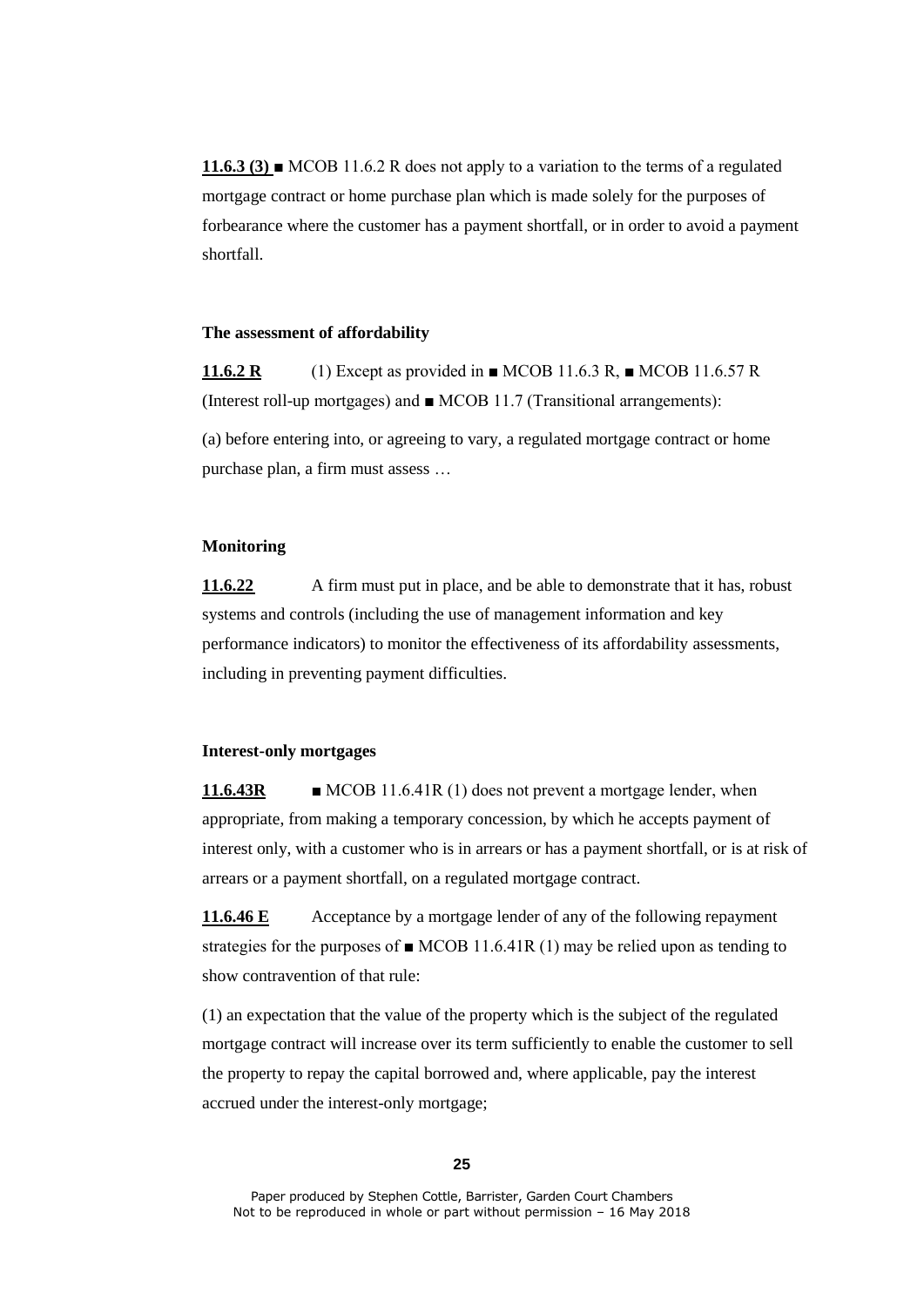(2) an intention on the part of the customer to utilise an expected, but uncertain, inheritance to repay the capital borrowed and, where applicable, pay the interest accrued under the interest-only mortgage;

and

(3) the sale of the property which is the subject of the regulated mortgage contract, where that is the customer's main residence and the mortgage lender  $\frac{d}{d}$  consider whether the property will have the potential to:

(a) provide sufficient funds for the customer to repay the capital borrowed and, where applicable, the interest accrued under the interest-only mortgage; and

(b) allow the customer to purchase a cheaper property to reside in or execute any other associated strategy.

The above list is not exhaustive.

**11.6.47 R** In complying with n MCOB 11.6.41R (1), where a customer's repayment strategy is the sale of the property which is the subject of the regulated mortgage contract, a mortgage lender may wish to consider, as part of its assessment of that repayment strategy, factors such as the equity in the property when considered in relation to the level of property prices in the relevant area at the time of the consideration or, for a lifetime mortgage, the borrower's life expectancy.

### **SEEKING MORE TIME TO EFFECT A PRIVATE SALE.**

-

26. A related basis for seeking to suspend a warrant may be to seek more time to effect a private sale. There should be strong facts before attempting to do so. The general rule emerging from the case law is that the power to suspend contained in Section 36 can be used if the borrower has found a private buyer, but not if the proceeds will be significantly insufficient to discharge the entirety of the mortgage debt. See also the power to apply for an order for sale under section 91 of the Law of Property Act 1925. In Cheltenham & Gloucester Building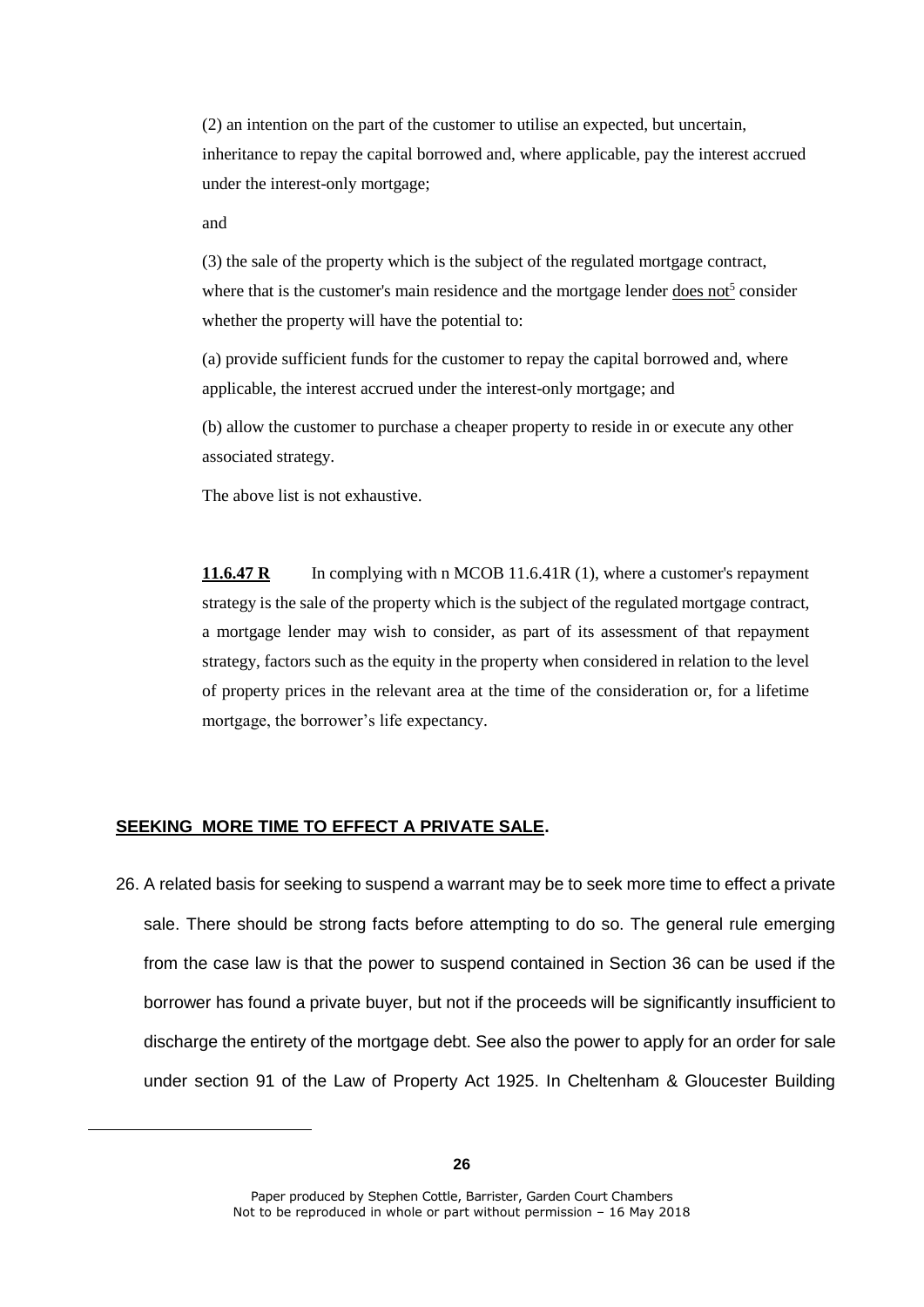Society v Krausz (1997) 29 HLR 597 the Court of Appeal doubted the correctness of an earlier High Court decision where a Judge allowed an application for an Order for Sale to a private buyer where there was a negative equity and held that it was incumbent on the borrower to make the application under section 91 of the Law of Property Act 1925 before the warrant took effect. A negative equity sale was allowed in Palk v Mortgage Services Ltd [1993] Ch 330 where the lender had no wish to sell. If the proceeds of sale would not be enough there was no jurisdiction under section 36 of the AJA 1970. See also National & Provincial BS v Lloyd (1995) 28 HLR 459 where the borrower provided evidence of expected sales. The Court held that there was insufficient evidence that the borrower would be able within a reasonable time to pay the sums due as required by section 36. In Target Home Loans Ltd v Clothier [1994] 1 All ER 439 the Court of Appeal poured cold water on a plan to sell land at the foot of the borrowers' garden but nevertheless in order to permit a sale of the whole property made an order for possession to take effect in three months.

### **27. THE MORTGAGE REPOSSESSIONS (TENANT PROTECTION) ACT 2010**

- (i) The aim of the Act is to provide limited respite to unauthorised tenants where a tenancy has been granted by a borrower, but without the lender's consent. By comparison, usually with a buy-to-let mortgage, the tenancy will be binding on the lender. If the lender wants vacant possession, it has to comply with the provisions for termination under the tenancy agreement and usually the tenant will have two months' notice.
- (ii) The Act provides that the unauthorised tenant will have a right of audience at the possession hearing. In practice, if the tenant attended the possession hearing, a district judge would usually let them be heard, but this now ensures that they have a formal right to do so.
- **27** (iii) Once the lender obtains a possession order, the order may only be enforced if the lender has given notice of any prescribed step and only after the end of a prescribed period.